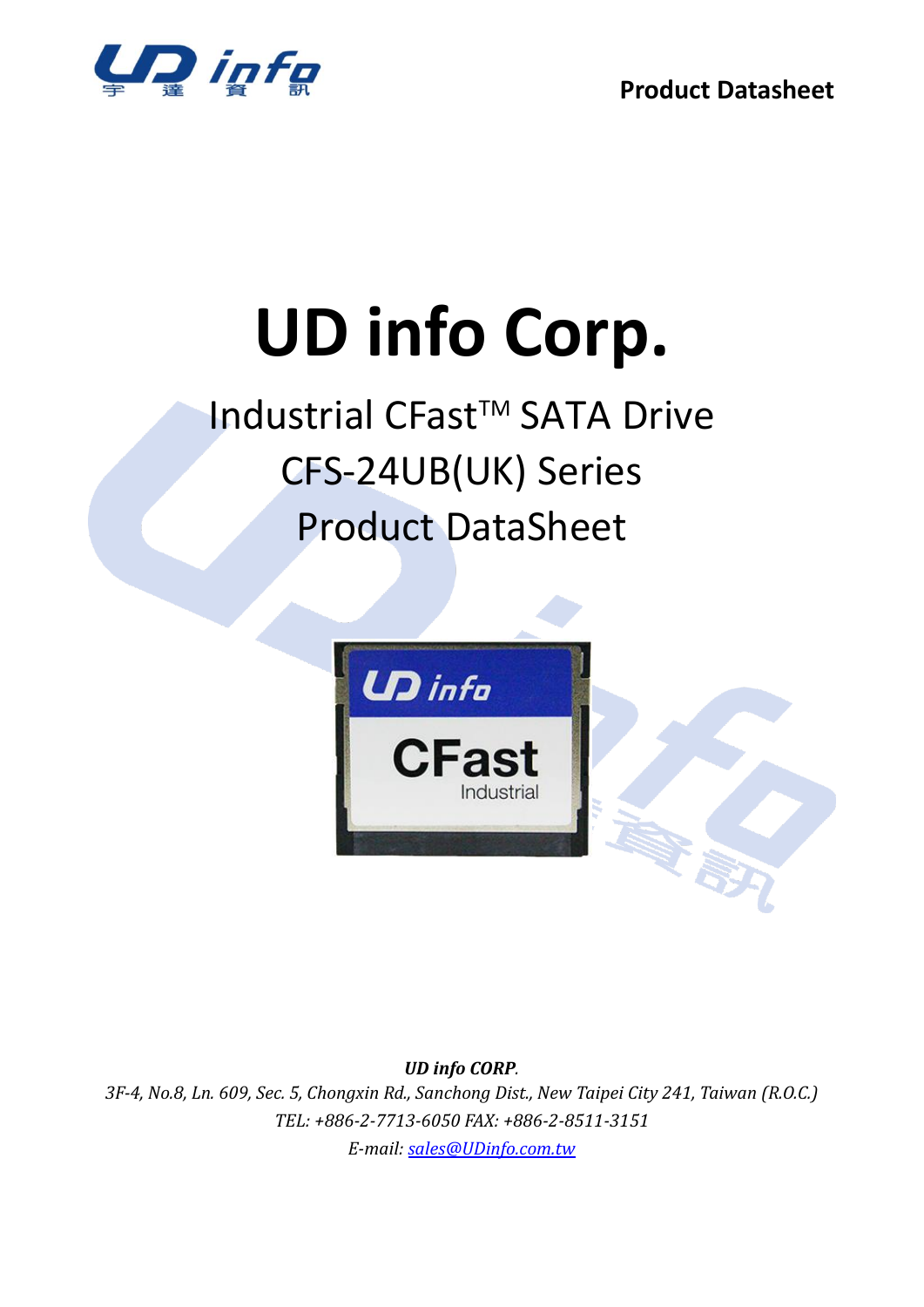

| 1.  |      |        |  |
|-----|------|--------|--|
|     | 1.1. |        |  |
|     | 1.2. |        |  |
| 2.  |      |        |  |
| 3.  |      |        |  |
|     | 3.1. |        |  |
|     |      | 3.1.1. |  |
|     |      | 3.1.2. |  |
|     |      | 3.1.3. |  |
|     |      | 3.1.4. |  |
|     |      | 3.1.5. |  |
|     |      | 3.1.6. |  |
|     | 3.2. |        |  |
|     | 3.3. |        |  |
|     | 3.4. |        |  |
| 4.  |      |        |  |
|     | 4.1. |        |  |
|     | 4.2. |        |  |
| 5.  |      |        |  |
|     | 5.1. |        |  |
| 6.  |      |        |  |
|     |      |        |  |
|     | 6.2. |        |  |
| 7.  |      |        |  |
| 8.  |      |        |  |
| 9.  |      |        |  |
| 10. |      |        |  |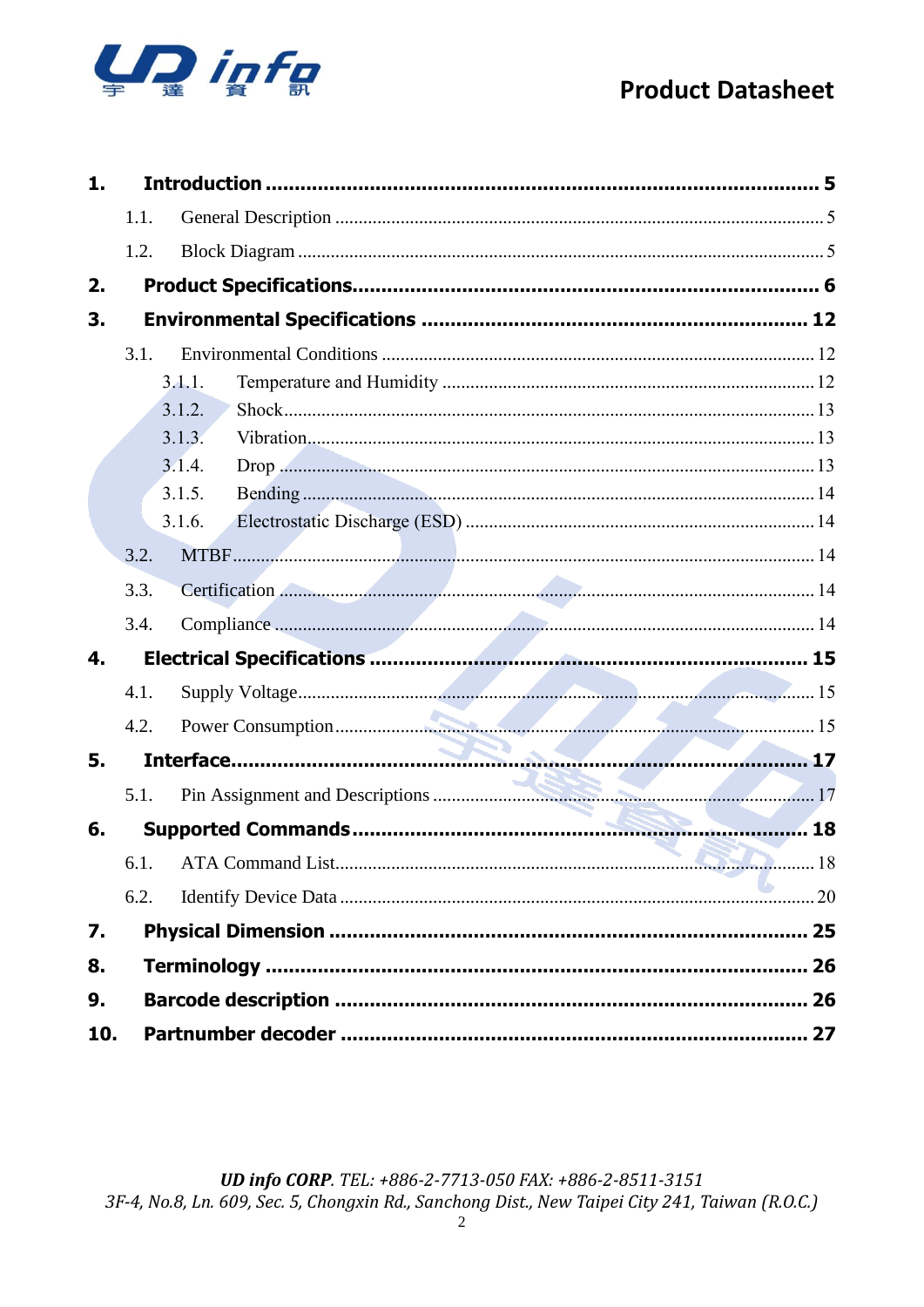

## **Revision History**

| <b>Revision</b> | <b>Draft Date</b> | <b>History</b>                                                                 | Author     |
|-----------------|-------------------|--------------------------------------------------------------------------------|------------|
| 1.0             | 2016/11/11        | New release                                                                    | Golden Lee |
| 1.1             | 2017/5/2          | Add pSLC support                                                               | Golden Lee |
| 1.2             | 2017/11/9         | Modify TBW                                                                     | Golden Lee |
| 1.3             | 2018/2/27         | Add 3D TLC support                                                             | Golden Lee |
| 1.4             | 2018/4/11         | Add SLC support                                                                | Golden Lee |
| 1.5             | 2018/5/16         | Modify power consumption                                                       | Golden Lee |
| 1.6             | 2018/6/28         | Add SLC TBW data                                                               | Golden Lee |
| 1.7             | 2018/8/17         | Update 3D Bics3 TBW                                                            | Golden Lee |
| 1.8             | 2019/1/18         | Add P/N decoder for 3D wide temperature support                                | Golden Lee |
| 1.9             | 2019/8/2          | Add 3D Bics3 pSLC support<br>1.<br>Update capacity support for UK series<br>2. | Golden Lee |
| 2.0             | 2020/2/24         | Add 3D Bics4 support                                                           | Golden Lee |
| 2.1             | 2020/4/16         | Update P/N decoder                                                             | Golden Lee |

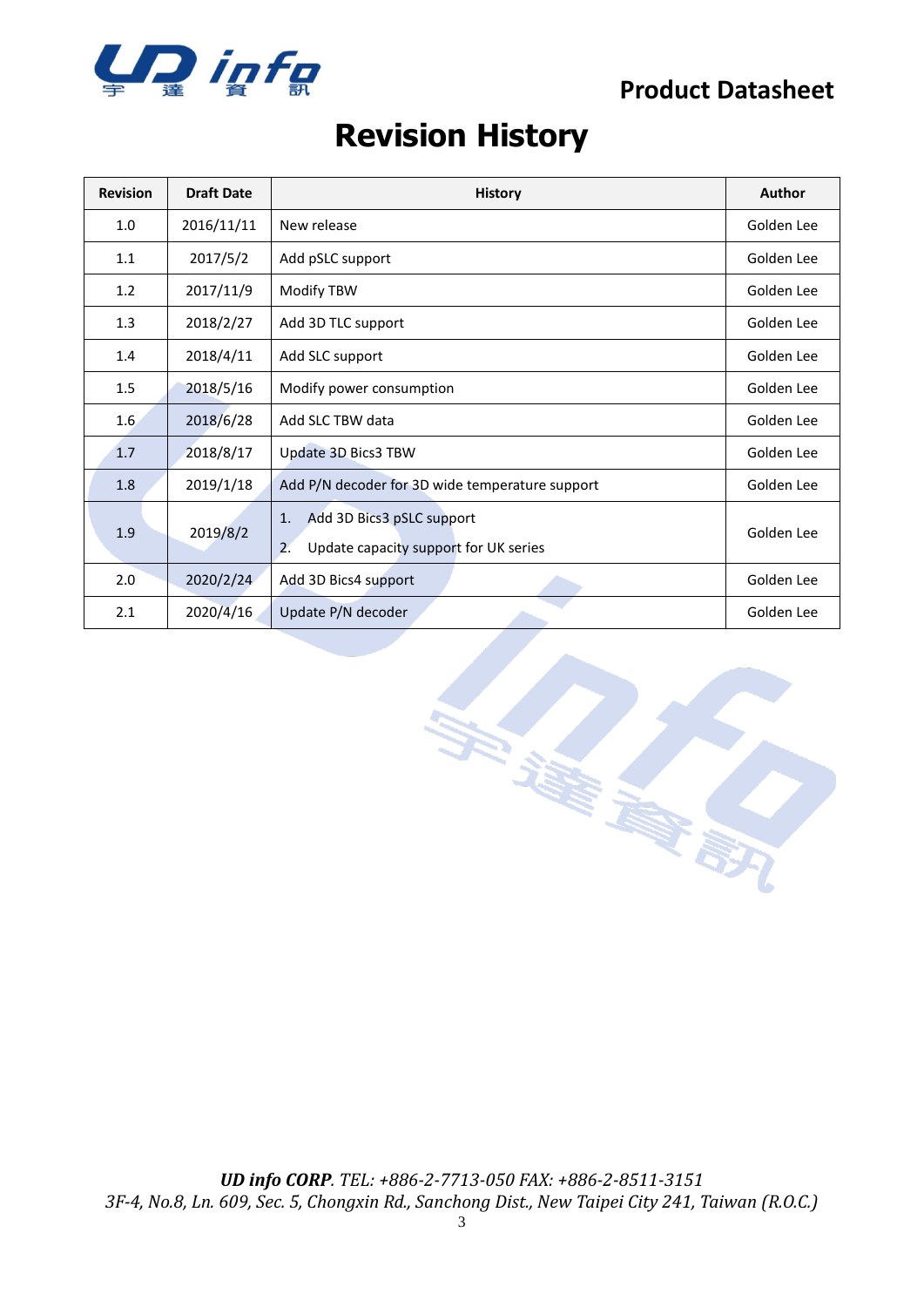

## **Product Overview**

#### ⚫ **Capacity**

- MLC: 32GB up to 256GB
- pSLC: 16GB up to 128GB
- SLC: 8GB up to 64GB
- 3D Bics3: 64GB up to 512GB
- Bics3 pSLC: 16GB up to 128GB
- 3D Bics4: 128GB up to 512GB

#### ⚫ **SATA Interface**

- SATA Revision 3.2
- SATA 1.5Gbps, 3Gbps, and 6Gbps interface
- ⚫ **Flash Interface**
	- Flash Type: MLC, 3D Bics3/4 TLC, SLC
- ⚫ **Performance**
	- Read up to 550 MB/s
	- Write up to 480 MB/s
- ⚫ **TBW (Terabyte Written) Note2**
	- MLC: 198 TBW for 256GB
	- pSLC: 649 TBW for 128GB
	- SLC: 761 TBW for 64GB
	- 3D Bics3: 425 TBW for 512GB
	- Bics3 pSLC: 5,034 TBW for 128GB
	- 3D Bics4: 328 TBW for 512GB

## ⚫ **MTBF**

- MLC & Bics3/4: 2,000,000 hours
- pSLC: 2,500,000 hours
- SLC: 3,000,000 hours
- ⚫ **Advanced Flash Management**
	- Static and Dynamic Wear Leveling
	- Bad Block Management
	- TRIM
	- SMART
	- Over-Provision
- ⚫ **Power ConsumptionNote1**
	- Active mode: < 1,950 mW
	- Idle mode: < 325 mW

#### ⚫ **Low Power Management**

- DIPM/HIPM Mode
- DEVSLP Mode (Optional)
- ⚫ **Temperature Range**
	- Operation (Standard): 0°C ~ 70°C
	- Operation (Wide): -40°C ~ 85°C
	- Storage:  $-40^{\circ}$ C ~ 85 $^{\circ}$ C
	- ⚫ **Compliant**
	- RoHS
		- CE & FCC

#### **Notes:**

- 1. Please see "Power Consumption" for details.
- 2. Please see "TBW (Terabytes Written)" in Chapter 2 for details.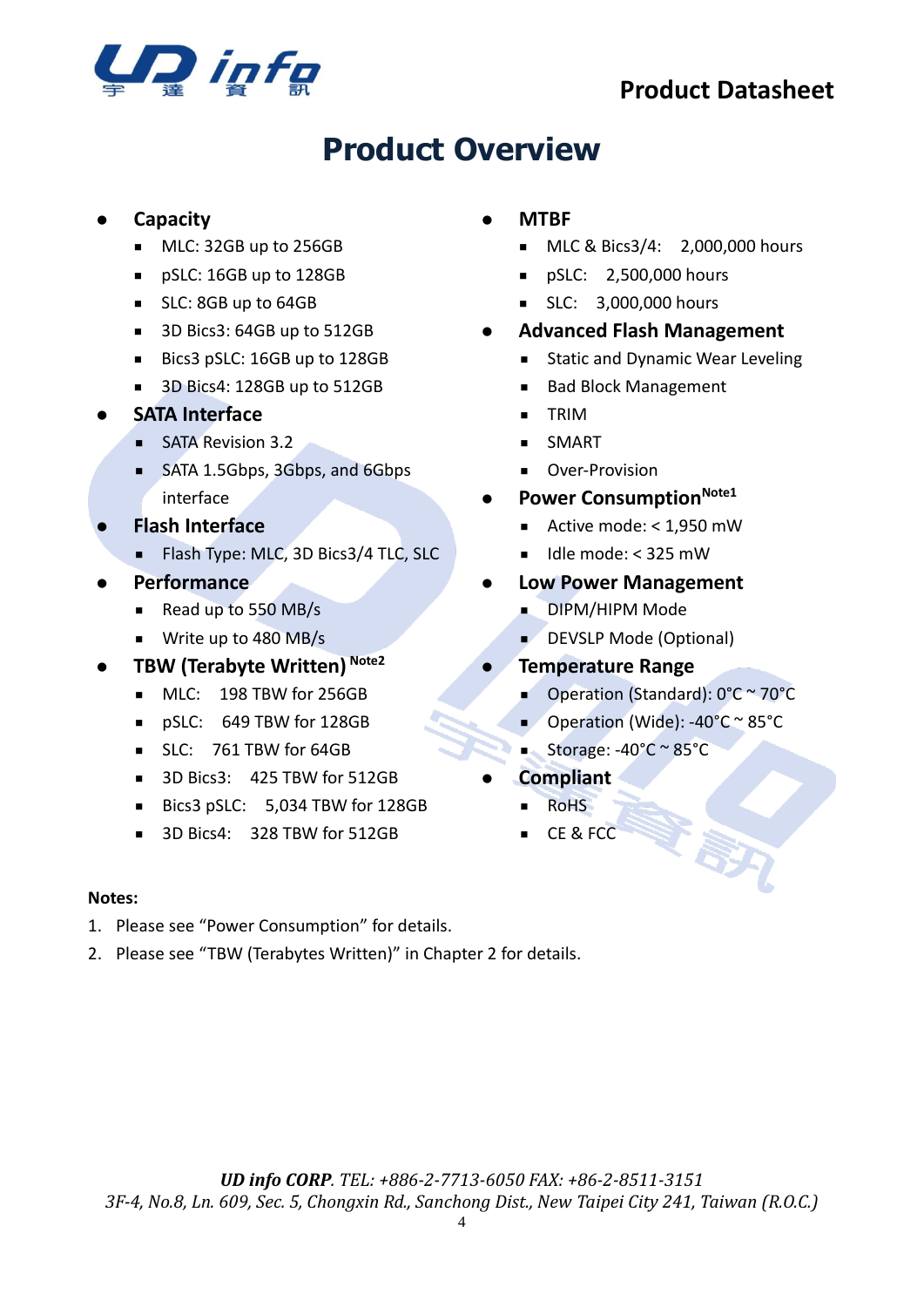

m m m

## <span id="page-4-1"></span><span id="page-4-0"></span>**1.1.General Description**

UDinfo CFast<sup>™</sup> delivers all the advantages of Flash Disk technology with the Serial ATA III interface and is fully compliant with the standard CFast<sup>™</sup> form factor. Given the features of the low power consumption, small form factor, and high shock-resistance, CFast<sup>™</sup> is an attractive solution to replace the conventional [PATAinterfaced] CompactFlash card in industrial applications or markets where performance is a major concern. CFastTM, consisting of a SATA-based 7-pin standard interface for data segment and 17-pin for power and controller segment, is designed to operate at a maximum operating frequency of 200MHz with 30MHz external crystal.

## <span id="page-4-2"></span>**1.2.Block Diagram**



**CFast Block Diagram**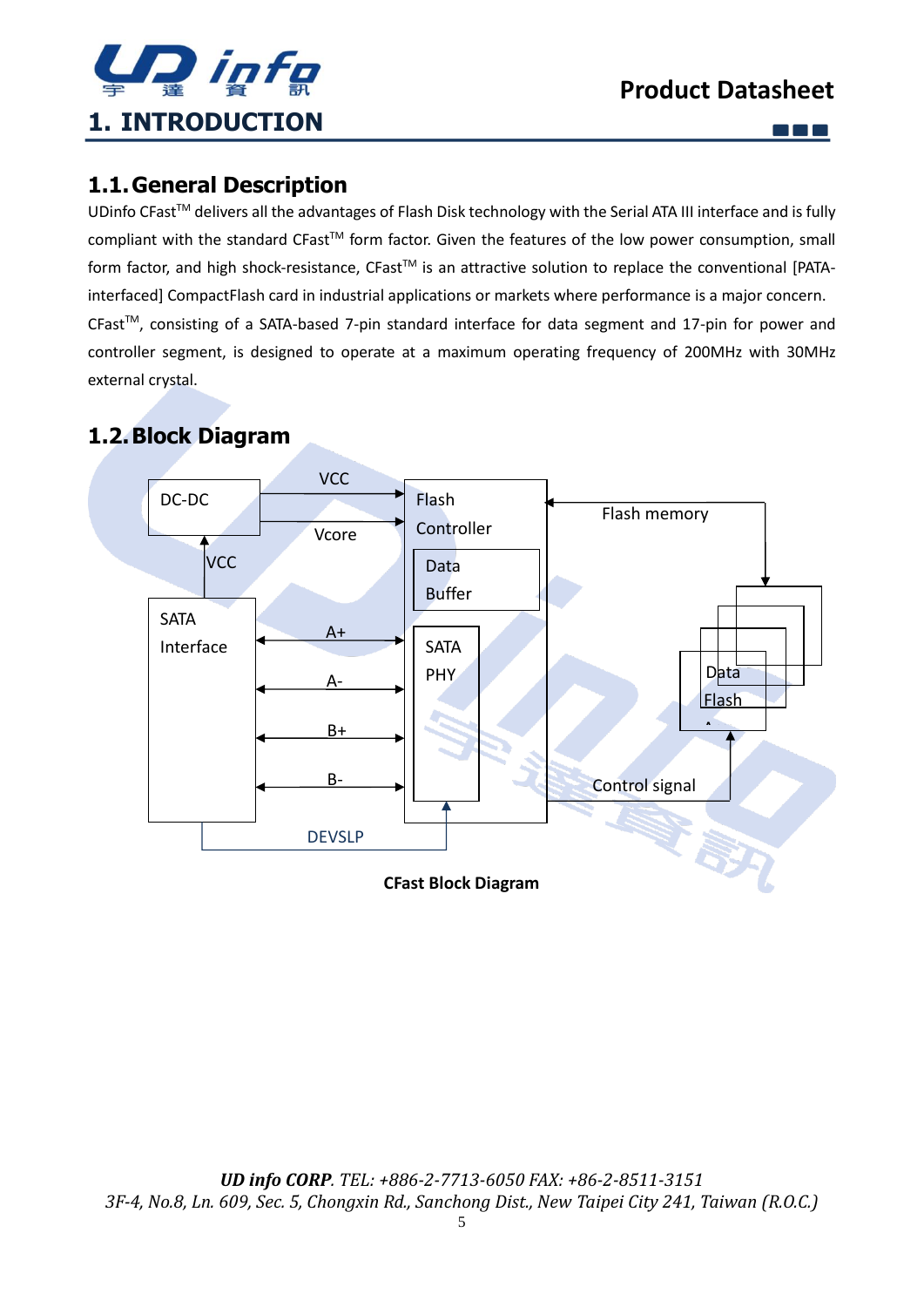

## <span id="page-5-0"></span>**2. PRODUCT SPECIFICATIONS**

#### ⚫ **Capacity**

- MLC: From 32GB up to 256GB (support 48-bit addressing mode)
- pSLC: From 16GB up to 128GB (support 48-bit addressing mode)
- SLC: From 8GB up to 64GB (support 48-bit addressing mode)
- 3D Bics3: From 64GB up to 512GB (support 48-bit addressing mode)
- Bics3 pSLC: From 16GB up to 128GB (support 48-bit addressing mode)
- 3D Bics4: From 128GB up to 512GB (support 48-bit addressing mode)

#### ⚫ **Electrical/Physical Interface**

- SATA Interface
	- Compliant with SATA Revision 3.2
	- Compatible with SATA 1.5Gbps, 3Gbps and 6Gbps interface
	- ◆ Support power management
	- Support expanded register for SATA protocol 48 bits addressing mode
	- Embedded BIST function for SATA PHY for low cost mass production
- ⚫ **Built-in 2-channel NAND flash interface controller**
	- Compliant with Toggle 1.0 and Toggle 2.0 NAND Flash interface
	- Compliant with ONFI 4.0 interface:
		- SDR up to mode 5
		- NV-DDR up to mode 5
		- NV-DDR2 up to mode 7
		- NV-DDR3 up to mode 8

#### ⚫ **Supported NAND Flash**

- Support up to 16 Flash Chip Enables (CE) within single design
- 15nm/3D-NAND MLC and 24nm SLC
- Support all types of SLC/MLC /3D-NAND, 8KB/page and 16K/page NAND flash
- ⚫ **ECC Scheme**
	- Applies the LDPC (Low Density Parity Check) of ECC algorithm
- ⚫ **UART function**
- ⚫ **GPIO**
- ⚫ **Support SMART and TRIM commands**

## *UD info CORP. TEL: +886-2-7713-6050 FAX: +86-2-8511-3151*

*3F-4, No.8, Ln. 609, Sec. 5, Chongxin Rd., Sanchong Dist., New Taipei City 241, Taiwan (R.O.C.)*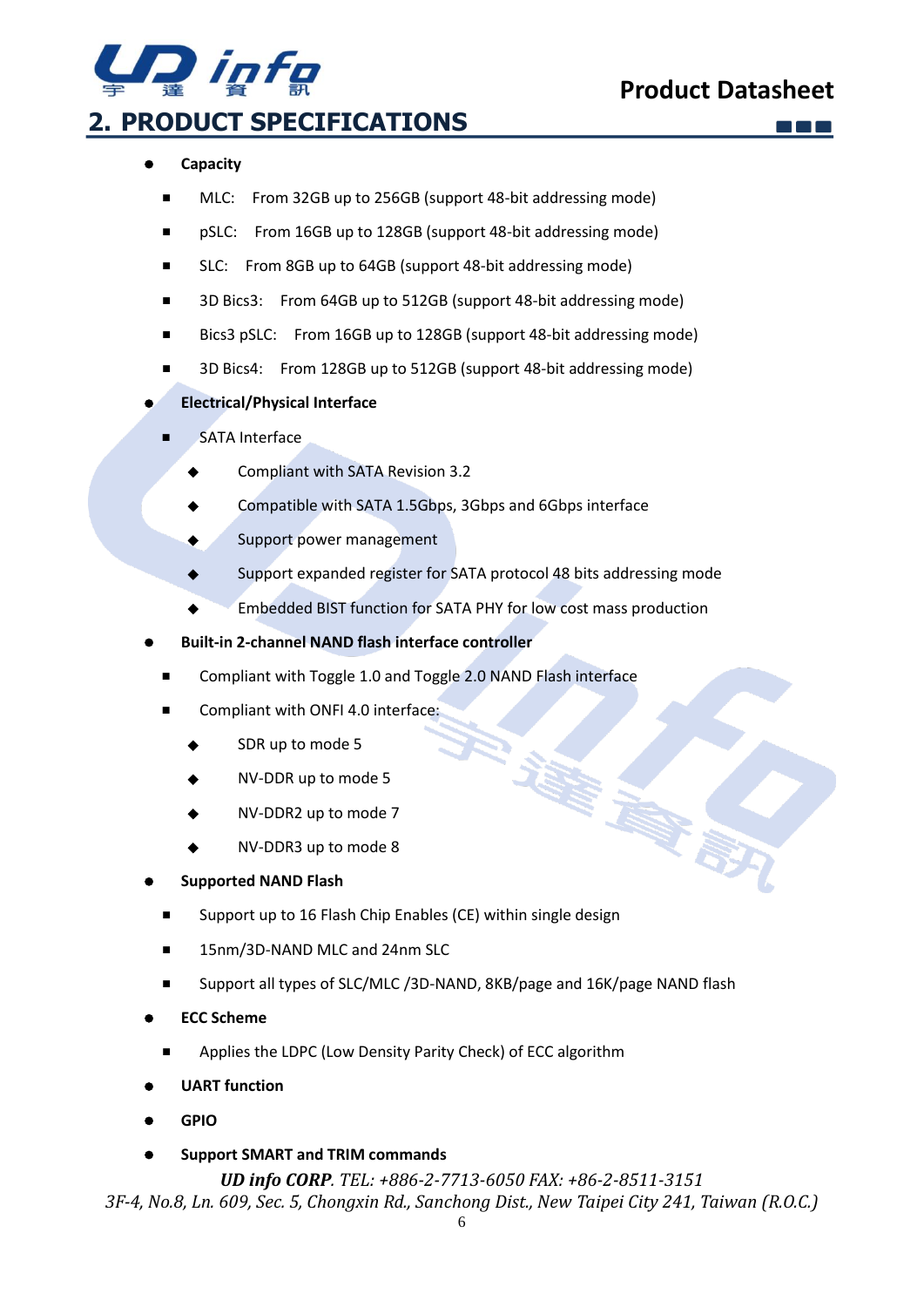

#### ⚫ **Capacity Information**

| Capacity | <b>Cylinders</b> | <b>Heads</b> | <b>Sectors</b> | <b>Total Sectors</b> | <b>User Data Size</b> |
|----------|------------------|--------------|----------------|----------------------|-----------------------|
| 8GB      | 15,525           | 16           | 63             | 15,649,200           |                       |
| 16GB     | 16,383           | 16           | 63             | 31,277,232           |                       |
| 30GB     | 16,383           | 16           | 63             | 58,626,288           |                       |
| 32GB     | 16,383           | 16           | 63             | 62,533,296           |                       |
| 60GB     | 16,383           | 16           | 63             | 117,231,408          |                       |
| 64GB     | 16,383           | 16           | 63             | 125,045,424          | Depended on file      |
| 120GB    | 16,383           | 16           | 63             | 234,441,648          | management            |
| 128GB    | 16,383           | 16           | 63             | 250,069,680          |                       |
| 240GB    | 16,383           | 16           | 63             | 468,862,128          |                       |
| 256GB    | 16,383           | 16           | 63             | 500,118,192          |                       |
| 480GB    | 16,383           | 16           | 63             | 937,703,088          |                       |
| 512GB    | 16,383           | 16           | 63             | 1,000,215,216        |                       |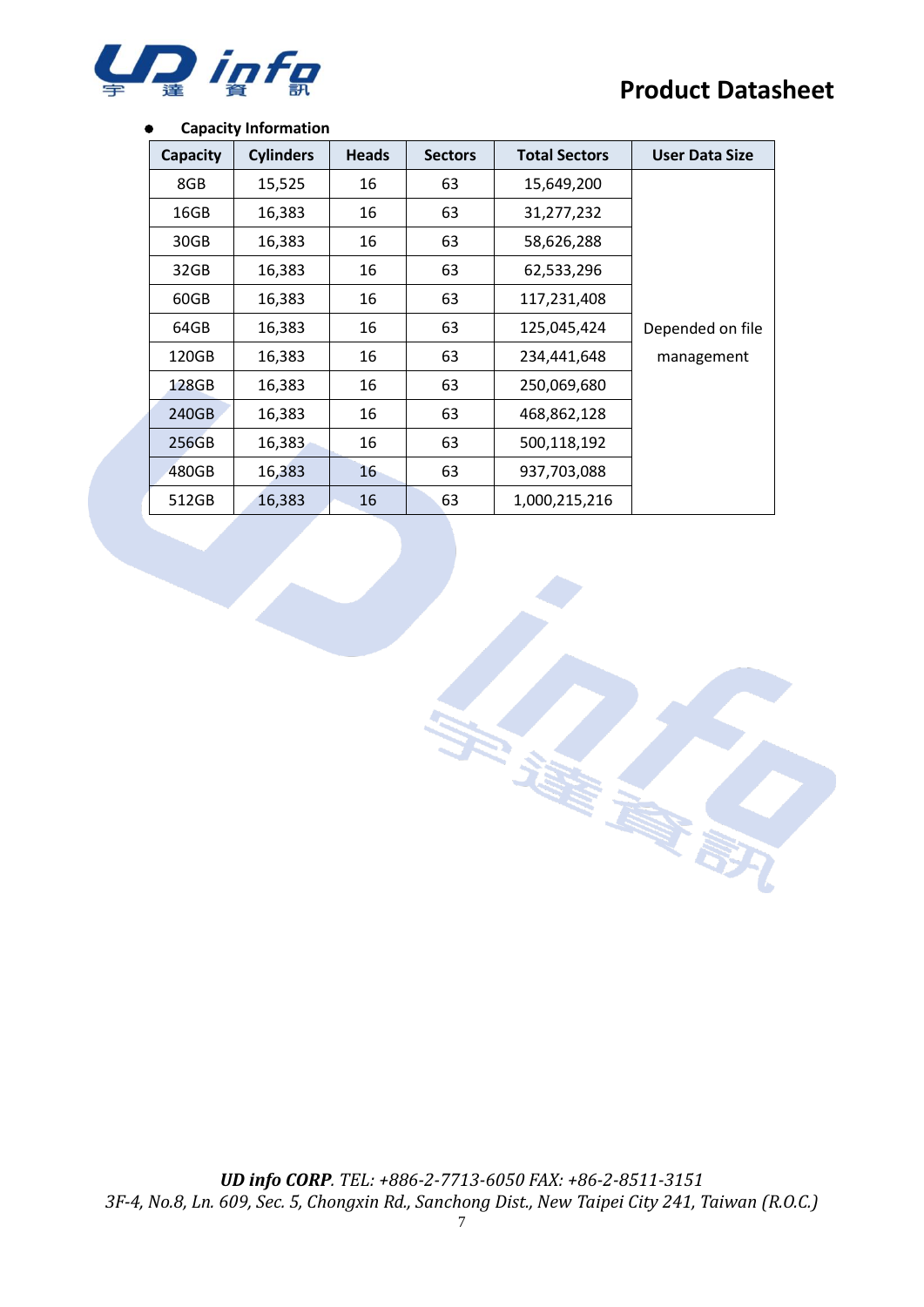

#### ⚫ **Performance**

#### ■ **MLC:**

|                         | <b>Flash</b>     |                   |             | <b>Sequential</b> |
|-------------------------|------------------|-------------------|-------------|-------------------|
| Capacity                | <b>Structure</b> | <b>Flash Type</b> | Read (MB/s) | Write (MB/s)      |
| 32GB                    | $32GB \times 1$  | 15nm, BGA         | 350         | 160               |
| 64GB                    | 32GB x 2         | 15nm, BGA         | 550         | 310               |
| 128GB                   | $64GB \times 2$  | 15nm, BGA         | 550         | 460               |
| 256GB <sup>Note 4</sup> | 128GB x 2        | 15nm, BGA         | 550         | 460               |

#### ■ **pSLC:**

|             | <b>Flash</b>     |                   |             | Sequential   |
|-------------|------------------|-------------------|-------------|--------------|
| Capacity    | <b>Structure</b> | <b>Flash Type</b> | Read (MB/s) | Write (MB/s) |
| 16GB        | 32GB x 1         | 15nm, BGA         | 350         | 160          |
| 32GB        | 32GB x 2         | 15nm, BGA         | 550         | 310          |
| 64GB        | $64GB \times 2$  | 15nm, BGA         | 550         | 460          |
| 128GBNote 4 | 128GB x 2        | 15nm, BGA         | 550         | 460          |

#### ■ **SLC:**

|                           | <b>Flash</b>     |                   |             | <b>Sequential</b> |
|---------------------------|------------------|-------------------|-------------|-------------------|
| Capacity                  | <b>Structure</b> | <b>Flash Type</b> | Read (MB/s) | Write (MB/s)      |
| 8GB                       | $8GB \times 1$   | 24nm, BGA         | 320         | 70                |
| 16GB                      | $8GB \times 2$   | 24nm, BGA         | 540         | 150               |
| 32GB                      | $16GB \times 2$  | 24nm, BGA         | 510         | 300               |
| $64$ GB <sup>Note 4</sup> | $32GB \times 2$  | 24nm, BGA         | 510         | 300               |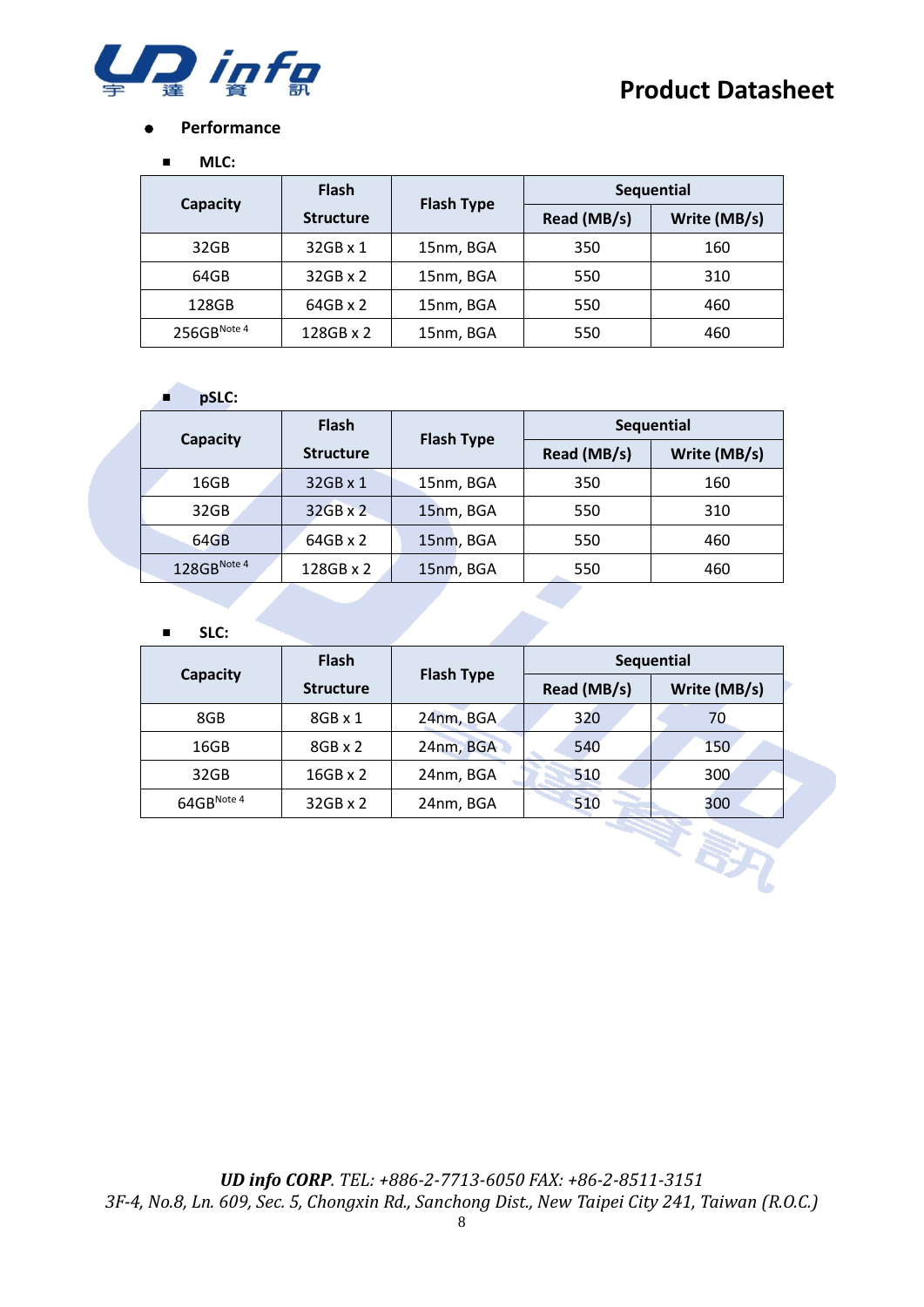

#### ■ **3D Bics3:**

|                         | <b>Flash</b>     |                   | Sequential  |              |
|-------------------------|------------------|-------------------|-------------|--------------|
| Capacity                | <b>Structure</b> | <b>Flash Type</b> | Read (MB/s) | Write (MB/s) |
| 64GB                    | $64GB \times 1$  | Bics3, BGA        | 330         | 225          |
| 128GB                   | $64GB \times 2$  | Bics3, BGA        | 550         | 450          |
| 256GB                   | $128GB \times 2$ | Bics3, BGA        | 550         | 480          |
| 512GB <sup>Note 4</sup> | $256GB \times 2$ | Bics3, BGA        | 550         | 470          |

#### ■ **Bics3 pSLC:**

|             | <b>Flash</b>     |                   |             | Sequential   |
|-------------|------------------|-------------------|-------------|--------------|
| Capacity    | <b>Structure</b> | <b>Flash Type</b> | Read (MB/s) | Write (MB/s) |
| 16GB        | $64GB \times 1$  | Bics3, BGA        | 320         | 190          |
| 32GB        | $64GB \times 2$  | Bics3, BGA        | 550         | 380          |
| 64GB        | $128GB \times 2$ | Bics3, BGA        | 550         | 460          |
| 128GBNote 4 | $256GB \times 2$ | Bics3, BGA        | 550         | 470          |

#### ■ **3D Bics4:**

|             | <b>Flash</b>     |                   |             | Sequential   |
|-------------|------------------|-------------------|-------------|--------------|
| Capacity    | <b>Structure</b> | <b>Flash Type</b> | Read (MB/s) | Write (MB/s) |
| 120GB/128GB | $64GB \times 2$  | Bics4, BGA        | 540         | 450          |
| 240GB/256GB | 128GB x 2        | Bics4, BGA        | 540         | 480          |
| 480GB/512GB | 256GB x 2        | Bics4, BGA        | 540         | 480          |

#### **Notes:**

- 1. The performance was estimated based on 2D/3D NAND flash.
- 2. Performance may differ according to flash configuration and platform.
- 3. The table above is for reference only.
- 4. Only for "UK" series.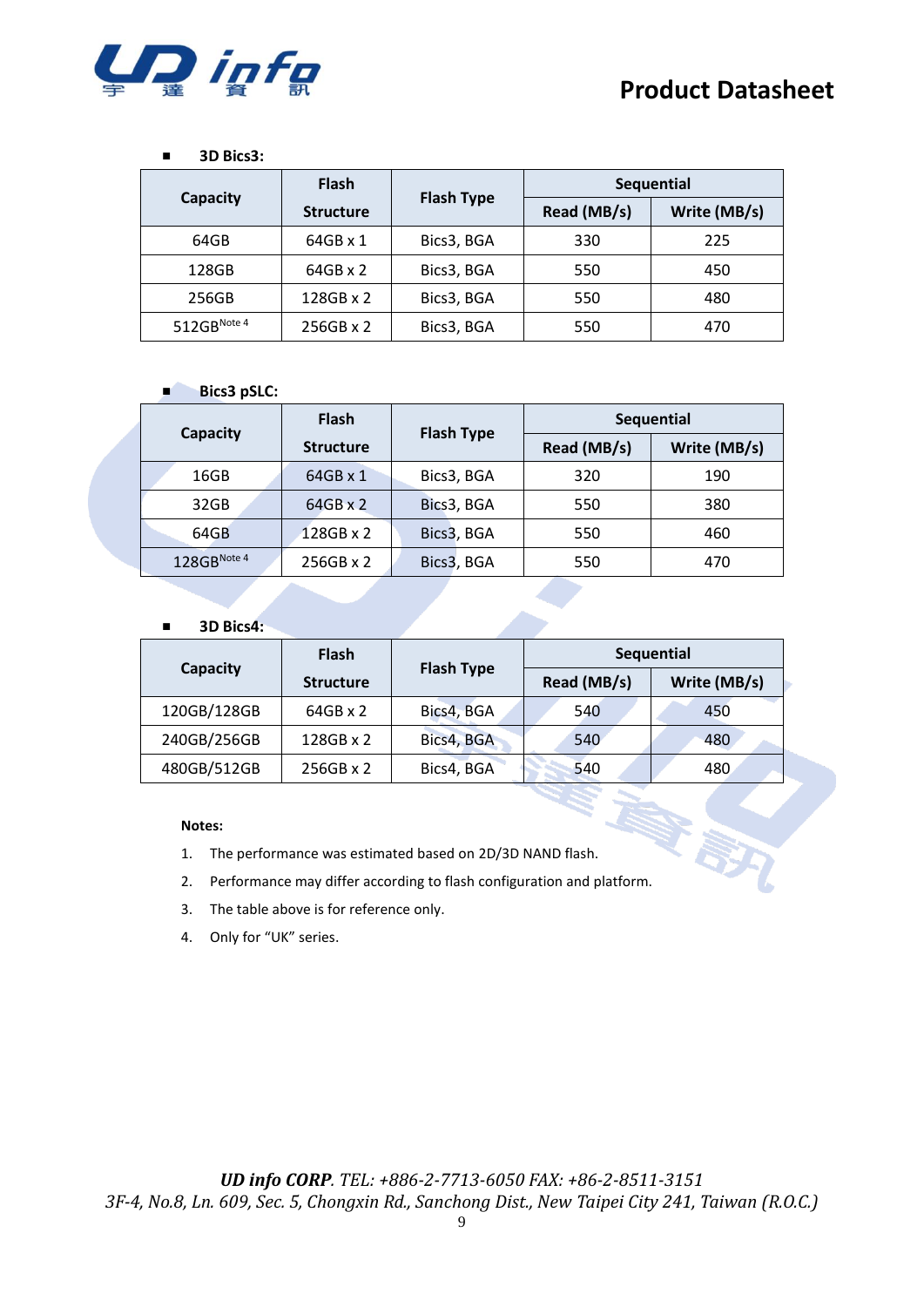

#### ⚫ **TBW (Terabytes Written)**

#### ■ **MLC:**

| Capacity    | <b>Flash Structure</b> | <b>TBW</b> |
|-------------|------------------------|------------|
| 32GB        | $32GB \times 1$        | 13         |
| 64GB        | $32GB \times 2$        | 30         |
| 128GB       | $64GB \times 2$        | 87         |
| 256GBNote 5 | 128GB x 2              | 198        |

#### ■ **pSLC:**

| Capacity    | <b>Flash Structure</b> | <b>TBW</b> |
|-------------|------------------------|------------|
| 16GB        | 32GB x 1               | 49         |
| 32GB        | 32GB x 2               | 106        |
| 64GB        | 64GB x 2               | 215        |
| 128GBNote 5 | 128GB x 2              | 649        |

#### ■ **SLC:**

| Capacity               | <b>Flash Structure</b> | <b>TBW</b> |
|------------------------|------------------------|------------|
| 8GB                    | 8GB x 1                | 74         |
| 16GB                   | $8GB \times 2$         | 153        |
| 32GB                   | $16GB \times 2$        | 325        |
| 64GB <sup>Note 5</sup> | 32GB x 2               | 761        |

#### ■ **3D Bics3:**

| Capacity                | <b>Flash Structure</b> | <b>TBW</b> |
|-------------------------|------------------------|------------|
| 64GB                    | $64GB \times 1$        | 42         |
| 128GB                   | $64GB \times 2$        | 75         |
| 256GB                   | 128GB x 2              | 180        |
| 512GB <sup>Note 5</sup> | 256GB x 2              | 425        |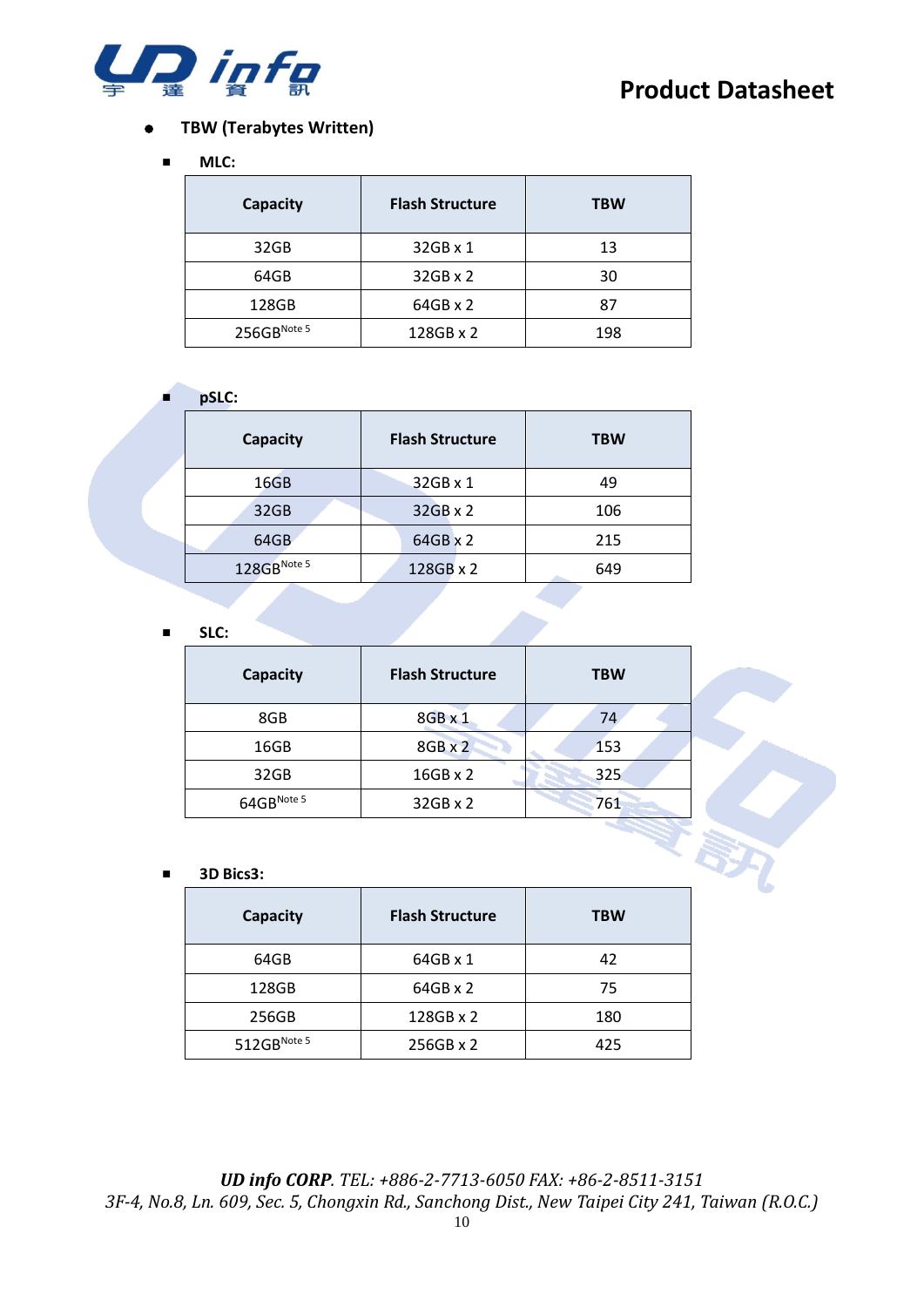

#### ■ **Bics3 pSLC:**

| Capacity    | <b>Flash Structure</b> | <b>TBW</b> |
|-------------|------------------------|------------|
| 16GB        | $64GB \times 1$        | 374        |
| 32GB        | $64GB \times 2$        | 769        |
| 64GB        | 128GB x 2              | 1682       |
| 128GBNote 5 | 256GB x 2              | 5034       |

#### ■ **3D Bics4:**

| Capacity    | <b>Flash Structure</b> | <b>TBW</b> |
|-------------|------------------------|------------|
| 120GB/128GB | $64GB \times 2$        | 70         |
| 240GB/256GB | $64GB \times 4$        | 155        |
| 480GB/512GB | 128GB x 4              | 328        |

#### **Notes:**

- 1. Samples were built using 2D/3D NAND flash.
- 2. The test followed JEDEC219A client endurance workload.
- 3. TBW may differ according to flash configuration and platform.
- 4. The endurance of SSD could be estimated based on user behavior, NAND endurance cycles, and write amplification factor. It is not guaranteed by flash vendor.

医家群

5. Only for "UK" series.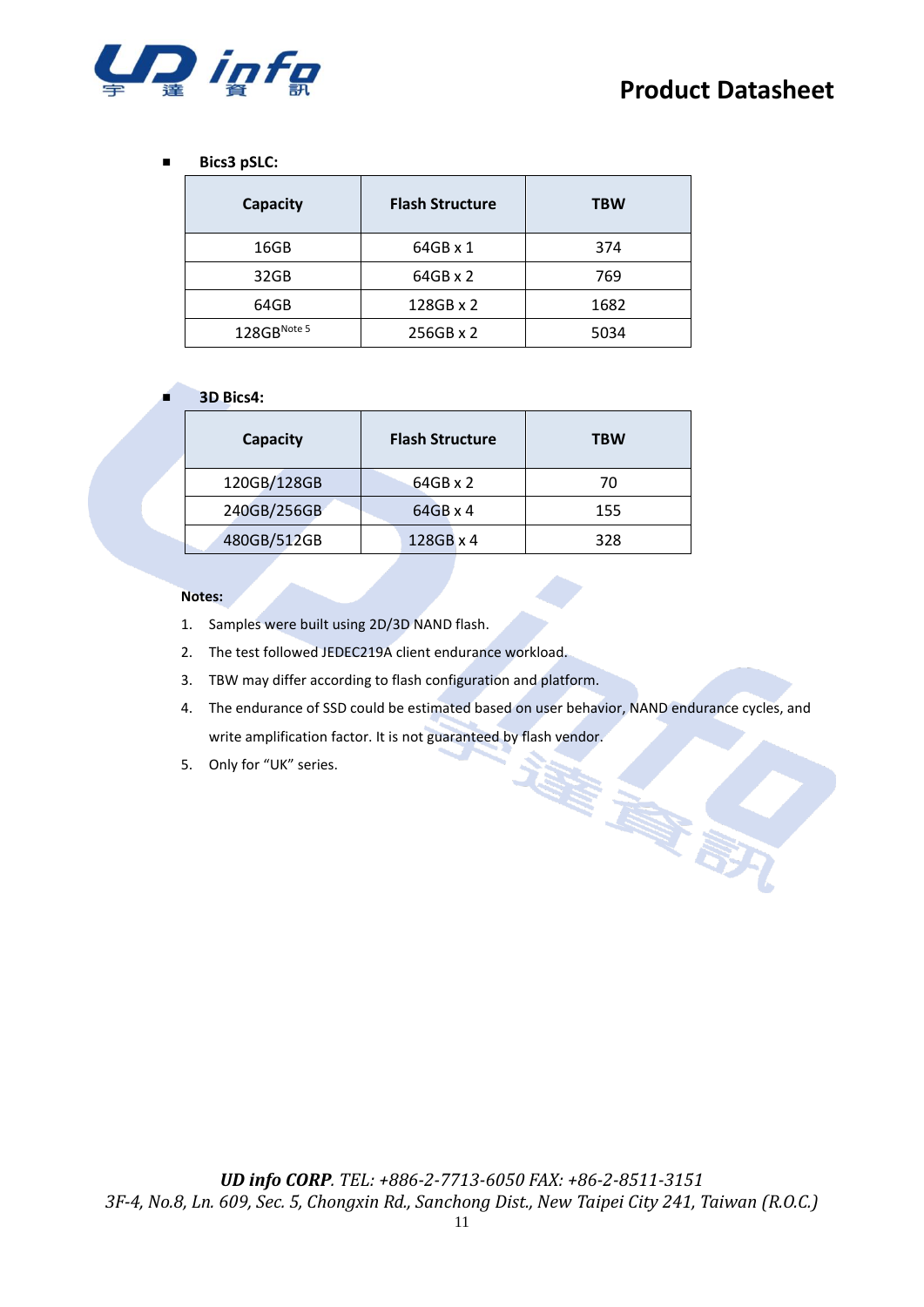

## <span id="page-11-1"></span><span id="page-11-0"></span>**3.1.Environmental Conditions**

#### <span id="page-11-2"></span>**3.1.1.Temperature and Humidity**

- ⚫ Temperature:
	- ◆ Storage: -40°C to 85°C
	- ◆ Operational (Standard grade): 0°C to 70°C
	- Operational (Wide grade): -40°C to 85°C

#### ⚫ Humidity:

- ◆ Standard grade: RH 90% under 40°C (operational)
- ◆ Wide grade: RH 95% under 55°C (operational)

#### **High Temperature Test Condition**

|                             | <b>Temperature</b> | <b>Humidity</b> | <b>Test Time</b> |
|-----------------------------|--------------------|-----------------|------------------|
| <b>Operation (Standard)</b> | $70^{\circ}$ C     | 0% RH           | 72 hours         |
| <b>Operation (Wide)</b>     | $85^{\circ}$ C     | 0% RH           | 72 hours         |
| <b>Storage (Standard)</b>   | $85^{\circ}$ C     | 0% RH           | 72 hours         |
| <b>Storage (Wide)</b>       | $85^{\circ}$ C     | 0% RH           | 168 hours        |

**Result:** No any abnormality is detected.

#### ◼ **Low Temperature Test Condition**

|                             | <b>Temperature</b> | <b>Humidity</b> | <b>Test Time</b> |  |
|-----------------------------|--------------------|-----------------|------------------|--|
| <b>Operation (Standard)</b> | 0°C                | 0% RH           | 72 hours         |  |
| <b>Operation (Wide)</b>     | -40°C              | 0% RH           | 72 hours         |  |
| <b>Storage (Standard)</b>   | -40°C              | 0% RH           | 72 hours         |  |
| <b>Storage (Wide)</b>       | -40°C              | 0% RH           | 168 hours        |  |

**Result:** No any abnormality is detected.

#### **High Humidity Test Condition**

|                             | <b>Temperature</b> | <b>Humidity</b> | <b>Test Time</b> |
|-----------------------------|--------------------|-----------------|------------------|
| <b>Operation (Standard)</b> | $40^{\circ}$ C     | 93% RH          | 24 hours         |
| <b>Operation (Wide)</b>     | $55^{\circ}$ C     | 95% RH          | 72 hours         |
| <b>Storage (Standard)</b>   | $40^{\circ}$ C     | 95% RH          | 72 hours         |
| Storage (Wide)              | $55^{\circ}$ C     | 95% RH          | 96 hours         |

**Result:** No any abnormality is detected.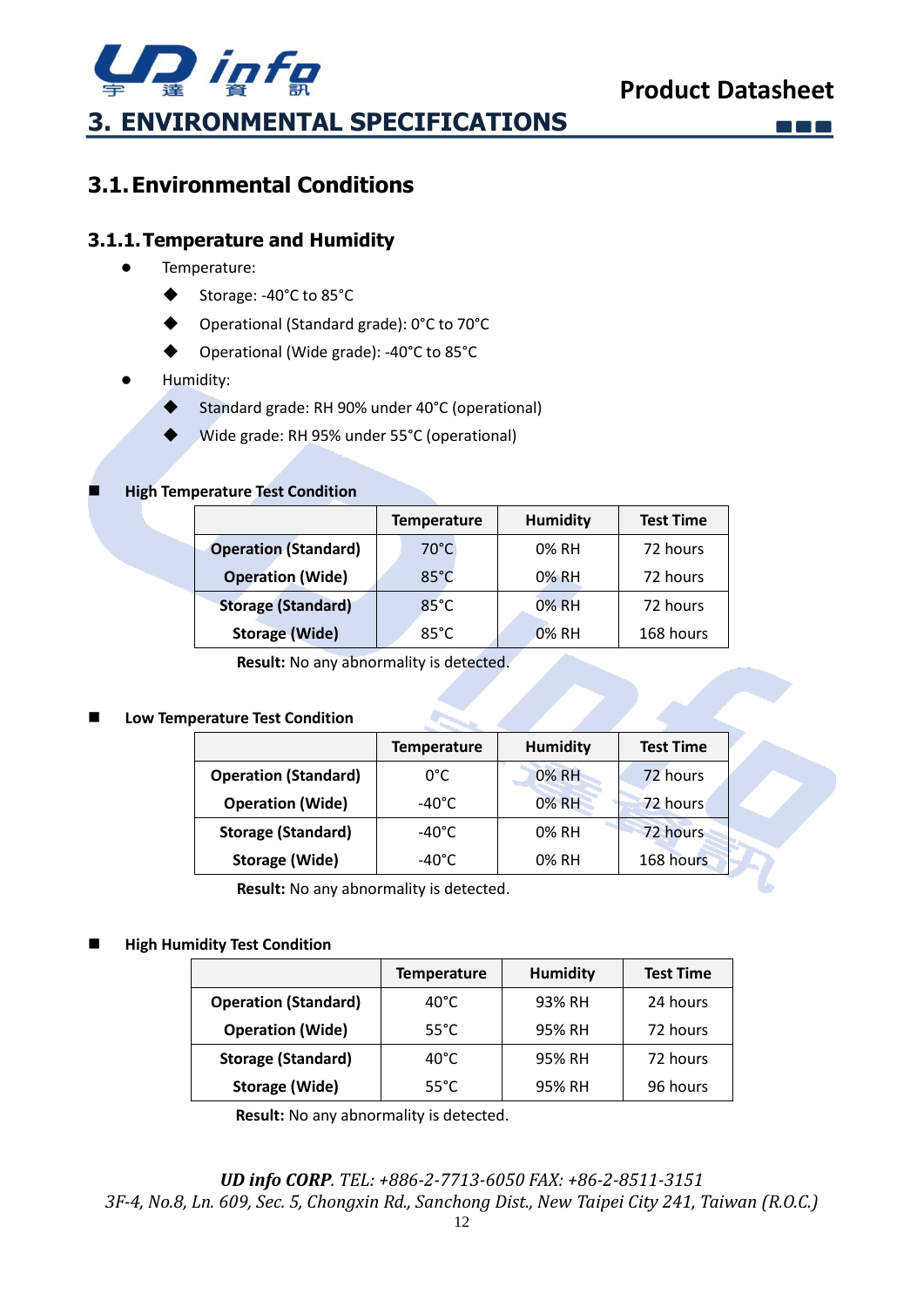

#### ◼ **Temperature Cycle Test**

|                             | <b>Temperature</b> | <b>Test Time</b> | Cycle     |  |
|-----------------------------|--------------------|------------------|-----------|--|
|                             | 0°C                | 30 min           |           |  |
| <b>Operation (Standard)</b> | $70^{\circ}$ C     | 30 min           | 10 cycles |  |
|                             | -40°C              | 30 min           |           |  |
| <b>Operation (Wide)</b>     | $85^{\circ}$ C     | 30 min           | 20 cycles |  |
|                             | $-40^{\circ}$ C    | 30 min           |           |  |
| <b>Storage (Standard)</b>   | $85^{\circ}$ C     | 30 min           | 10 cycles |  |
| Storage (Wide)              | -40°C              | 30 min           |           |  |
|                             | $85^{\circ}$ C     | 30 min           | 50 cycles |  |

**Result:** No any abnormality is detected.

#### <span id="page-12-0"></span>**3.1.2.Shock**

**Shock Specification** 

|                        | <b>Acceleration Force</b> | <b>Half Sin Pulse Duration</b> |
|------------------------|---------------------------|--------------------------------|
| <b>Non-Operational</b> | 1500G                     | 0.5 <sub>ms</sub>              |
| <b>Operational</b>     | 1500G                     | 0.5 <sub>ms</sub>              |

**Result:** No any abnormality is detected when power on.

#### <span id="page-12-1"></span>**3.1.3.Vibration**

#### ■ **Vibration Specification**

|                    | <b>Condition</b>       |                               | <b>Vibration Orientation</b> |  |
|--------------------|------------------------|-------------------------------|------------------------------|--|
|                    | Frequency/Displacement | <b>Frequency/Acceleration</b> |                              |  |
| <b>Operational</b> | 20Hz~80Hz/1.52mm       | 80Hz~2000Hz/20G               | X, Y, Z axis/60 min for      |  |
|                    |                        |                               | each                         |  |

**Result:** No any abnormality is detected when power on.

#### <span id="page-12-2"></span>**3.1.4.Drop**

#### ◼ **Drop Specification**

|                 | <b>Height of Drop</b> | <b>Number of Drop</b>        |  |
|-----------------|-----------------------|------------------------------|--|
| Non-operational | 80cm free fall        | 6 face of each unit, 2 times |  |

**Result:** No any abnormality is detected when power on.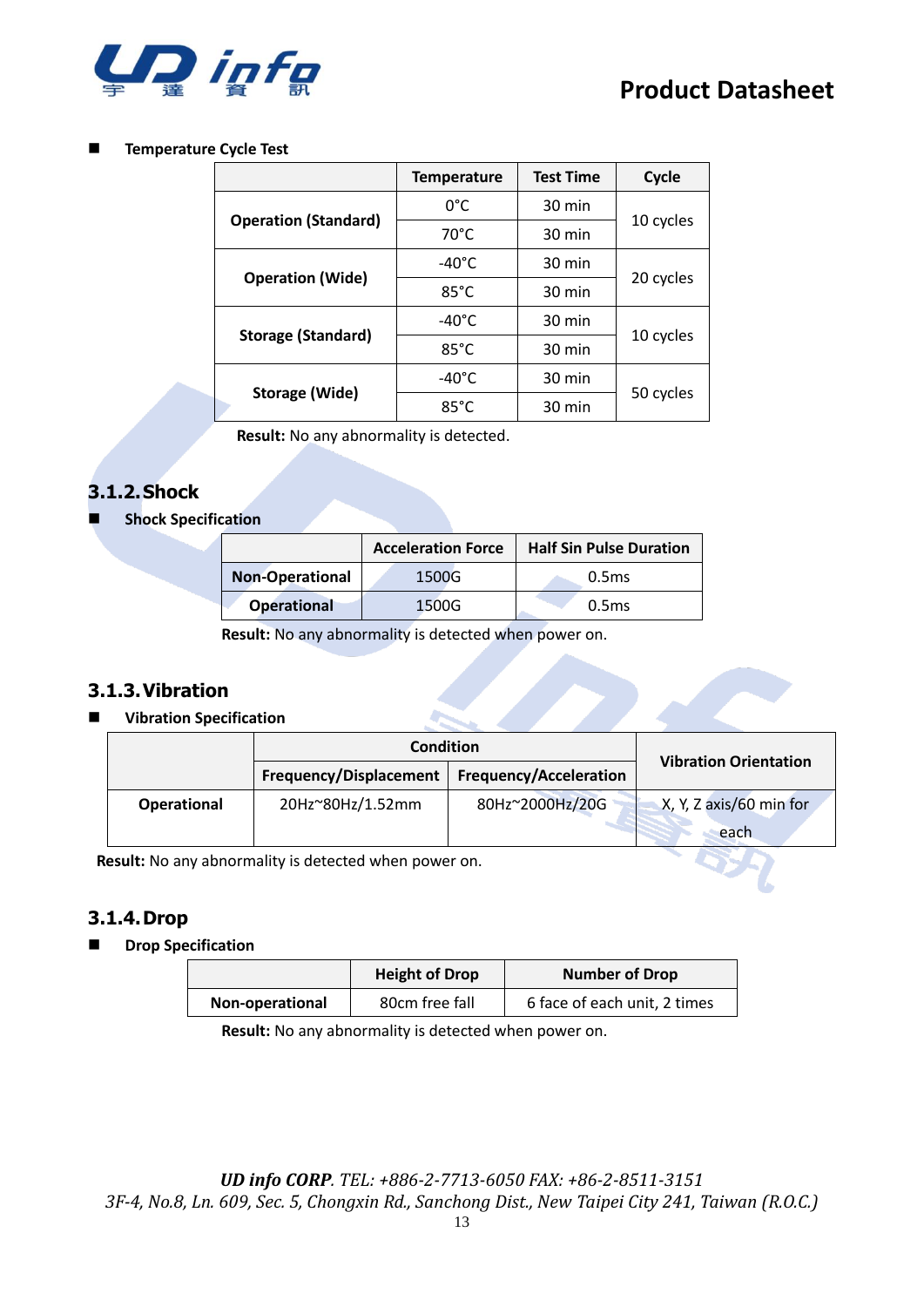

#### <span id="page-13-0"></span>**3.1.5.Bending**

■ **Bending Specification** 

|                 | Force | <b>Action</b>    |
|-----------------|-------|------------------|
| Non-operational | ≥50N  | Hold 1min/5times |

**Result:** No any abnormality is detected when power on.

#### <span id="page-13-1"></span>**3.1.6.Electrostatic Discharge (ESD)**

#### ■ **Contact ESD Specification**

| <b>Device</b> | Capacity | <b>Temperature</b> | <b>Relative Humidity</b> | $+/- 4$ KV                                                            | <b>Result</b> |
|---------------|----------|--------------------|--------------------------|-----------------------------------------------------------------------|---------------|
|               | 128GB    |                    |                          | Device functions are affected, but                                    |               |
| <b>CFast</b>  | 256GB    | $24.0^{\circ}$ C   | 49% (RH)                 | EUT will be back to its normal or<br>operational state automatically. | <b>PASS</b>   |

## <span id="page-13-2"></span>**3.2.MTBF**

MTBF, an acronym for Mean Time between Failures, is a measure of a device's reliability. Its value represents the average time between a repair and the next failure. The measure is typically in units of hours. The higher the MTBF value, the higher the reliability of the device. The predicted result of UDinfo's CFast is more than 3,000,000 hours.

## <span id="page-13-3"></span>**3.3.Certification**

- ⚫ RoHS
- ⚫ CE / FCC

## <span id="page-13-4"></span>**3.4.Compliance**

- SATA III (SATA Rev. 3.2)
- ⚫ Up to ATA/ATAPI-8 (Including S.M.A.R.T)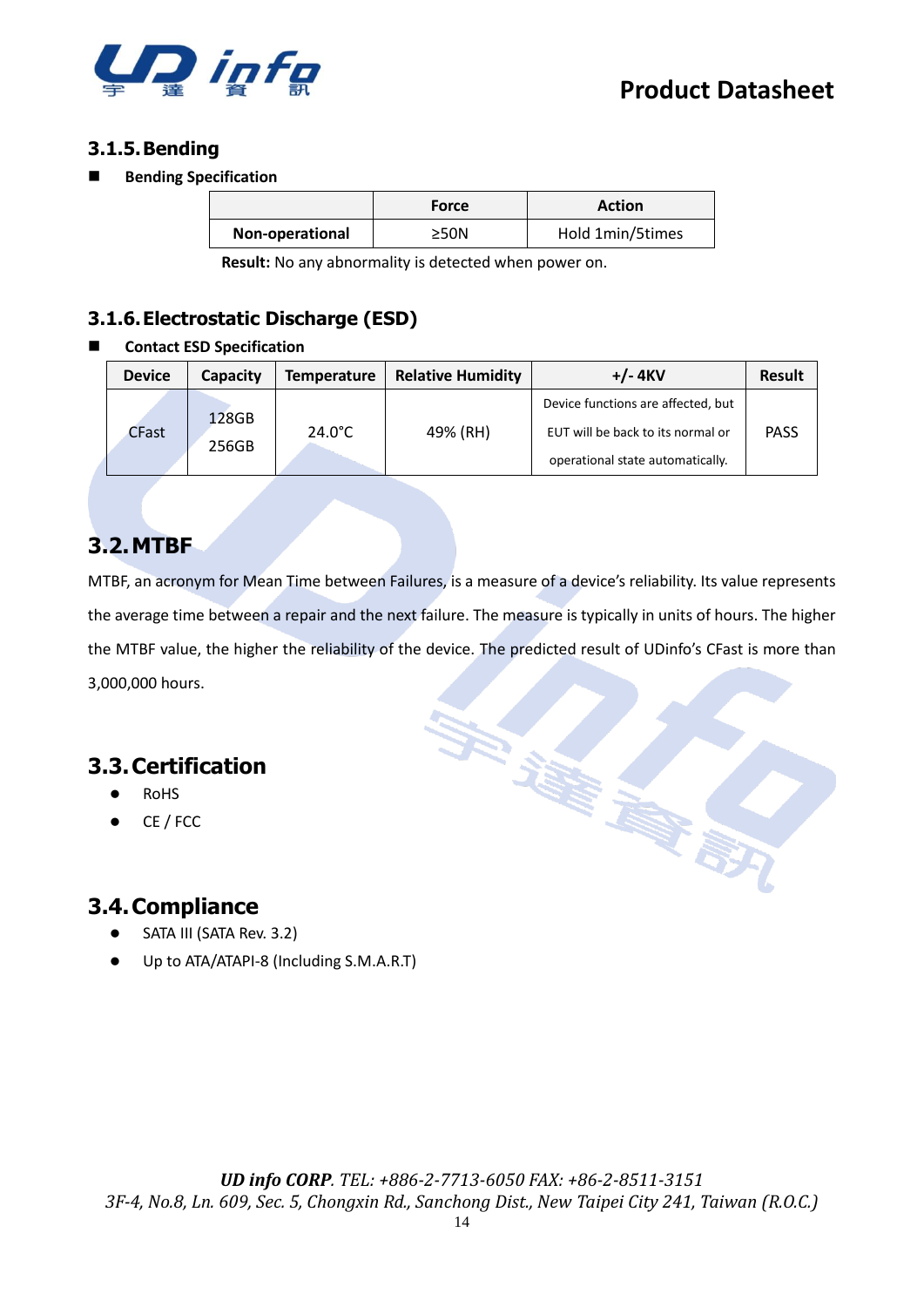

**Allen** 

 $\Box$   $\Box$   $\Box$ 

## <span id="page-14-1"></span><span id="page-14-0"></span>**4.1.Supply Voltage**

| <b>Parameter</b>         | Rating          |
|--------------------------|-----------------|
| <b>Operating Voltage</b> | $3.3V, \pm 5\%$ |
| Rise Time (Max/min)      | 100ms/0.1ms     |
| Fall Time (Max/min)      | 5s/1ms          |

## <span id="page-14-2"></span>**4.2.Power Consumption**

| <b>MLC</b><br>п |                                  |                   |       |       |                |         |          |               |
|-----------------|----------------------------------|-------------------|-------|-------|----------------|---------|----------|---------------|
| Capacity        | <b>Flash</b><br><b>Structure</b> | <b>Flash Type</b> | Read  | Write | <b>Partial</b> | Slumber | Idle     | <b>DEVSLP</b> |
| 32GB            | $32GB \times 1$                  | 15nm, BGA         | 1,000 | 1,100 | 19             | 14      | 260      | 4.9           |
| 64GB            | 32GB x 2                         | 15nm, BGA         | 1,040 | 1,215 | 19             | 14      | 260      | 4.9           |
| 128GB           | $64GB \times 2$                  | 15nm, BGA         | 1,090 | 1,475 | 19             | 14      | 260      | 4.9           |
| 256GBNote 6     | 128GB x 2                        | 15nm, BGA         | 1,190 | 1,570 | 19             | 14      | 260      | 4.9           |
|                 |                                  |                   |       |       |                |         | Unit: mW |               |
| pSLC<br>п       |                                  |                   |       |       |                |         |          |               |

| Capacity    | <b>Flash</b><br><b>Structure</b> | <b>Flash Type</b> | Read  | Write | <b>Partial</b> | Slumber | Idle | <b>DEVSLP</b> |
|-------------|----------------------------------|-------------------|-------|-------|----------------|---------|------|---------------|
| 16GB        | 32GB x 1                         | 15nm, BGA         | 1,000 | 1,100 | 19             | 14      | 260  | 4.9           |
| 32GB        | $32GB \times 2$                  | 15nm, BGA         | 1,040 | 1,215 | 19             | 14      | 260  | 4.9           |
| 64GB        | 64GB x 2                         | 15nm, BGA         | 1,090 | 1,475 | 19             | 14      | 260  | 4.9           |
| 128GBNote 6 | 128GB x 2                        | 15nm, BGA         | 1,190 | 1,570 | 19             | 14      | 260  | 4.9           |

Unit: mW

■ **SLC**

| Capacity   | <b>Flash Structure</b> | <b>Flash Type</b> | Read  | Write | <b>Partial</b> | <b>Slumber</b> | Idle | <b>DEVSLP</b> |
|------------|------------------------|-------------------|-------|-------|----------------|----------------|------|---------------|
| 8GB        | $8GB \times 1$         | 24nm, BGA         | 1,200 | 1,000 | 20             | 15             | 325  | 4.9           |
| 16GB       | $8GB \times 2$         | 24nm, BGA         | 1,600 | 1,250 | 20             | 15             | 325  | 4.9           |
| 32GB       | $16GB \times 2$        | 24nm, BGA         | 1,650 | 1,700 | 20             | 15             | 325  | 4.9           |
| 64GBNote 6 | 32GB x 2               | 24nm, BGA         | 1,700 | 1,950 | 20             | 15             | 325  | 4.9           |

Unit: mW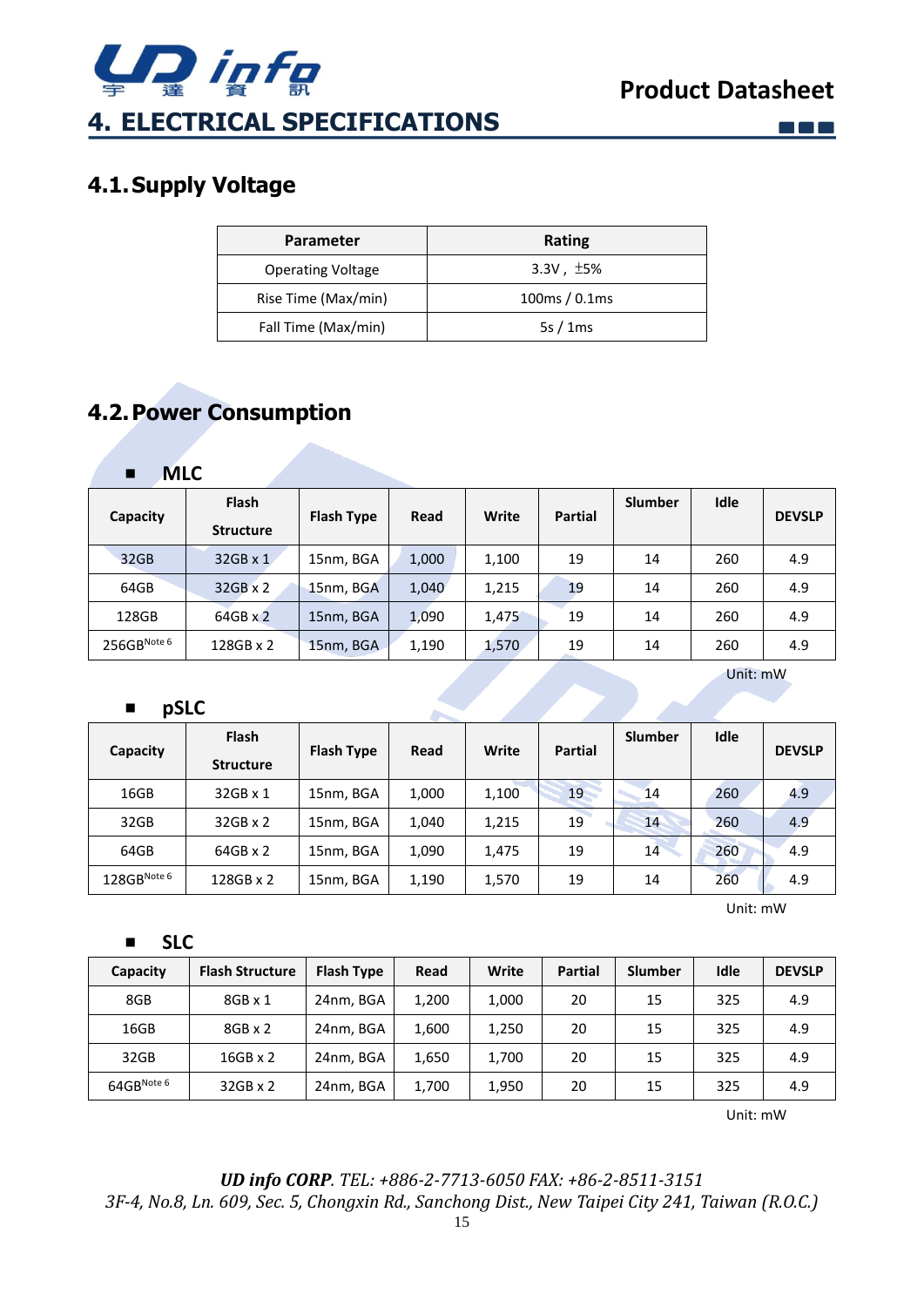

#### ■ **3D Bics3**

| Capacity    | <b>Flash</b><br><b>Structure</b> | <b>Flash Type</b> | Read  | Write | <b>Partial</b> | Slumber | Idle | <b>DEVSLP</b> |
|-------------|----------------------------------|-------------------|-------|-------|----------------|---------|------|---------------|
| 64GB        | 64GB x 1                         | TSB Bics3, BGA    | 1,270 | 1,350 | 20             | 15      | 325  | 4.9           |
| 128GB       | $64GB \times 2$                  | TSB Bics3, BGA    | 1,270 | 1,360 | 20             | 15      | 325  | 4.9           |
| 256GB       | 128GB x 2                        | TSB Bics3, BGA    | 1,360 | 1,440 | 20             | 15      | 325  | 4.9           |
| 512GBNote 6 | 256GB x 2                        | TSB Bics3, BGA    | 1,700 | 1,690 | 20             | 15      | 325  | 4.9           |

Unit: mW

### ■ **Bics3 pSLC**

| Capacity         | <b>Flash</b><br><b>Structure</b> | <b>Flash Type</b>     | Read  | Write | <b>Partial</b> | <b>Slumber</b> | Idle | <b>DEVSLP</b> |
|------------------|----------------------------------|-----------------------|-------|-------|----------------|----------------|------|---------------|
| 16GB             | 64GB x 1                         | TSB Bics3, BGA        | 985   | 1000  | 20             | 15             | 325  | 4.9           |
| 32 <sub>GB</sub> | $64GB \times 2$                  | <b>TSB Bics3, BGA</b> | 1,150 | 1,210 | 20             | 15             | 325  | 4.9           |
| 64GB             | 128GB x 2                        | TSB Bics3, BGA        | 1,300 | 1,310 | 20             | 15             | 325  | 4.9           |
| 128GBNote 6      | 256GB x 2                        | TSB Bics3, BGA        | 1,320 | 1,400 | 20             | 15             | 325  | 4.9           |

Unit: mW

#### ■ **3D Bics4**

| Capacity | <b>Flash</b><br><b>Structure</b> | <b>Flash Type</b> | Read  | Write | <b>Partial</b> | Slumber         | Idle | <b>DEVSLP</b> |
|----------|----------------------------------|-------------------|-------|-------|----------------|-----------------|------|---------------|
| 128GB    | $64GB \times 2$                  | TSB Bics4, BGA    | 1,350 | 1,300 | 15             | 11              | 215  | 4.9           |
| 256GB    | 128GB x 2                        | TSB Bics4, BGA    | 1,400 | 1,450 | 16             | 12              | 220  | 4.9           |
| 512GB    | 256GB x 2                        | TSB Bics4, BGA    | 1.430 | 1,390 | 16             | 12 <sup>°</sup> | 225  | 4.9           |

**Contract Contract Contract Contract Contract** 

Unit: mW

#### **Notes:**

- 1. It's average value of power consumption is achieved based on 100% conversion efficiency.
- 2. The measured power voltage is 3.3V.
- 3. Samples were built using 2D/3D NAND flash and measured under normal temperature.
- 4. Sequential R/W is measured while testing 4000MB sequential R/W 5 times by CyrstalDiskMark.
- 5. Power Consumption may differ according to flash configuration and platform.
- 6. Only for "UK" series.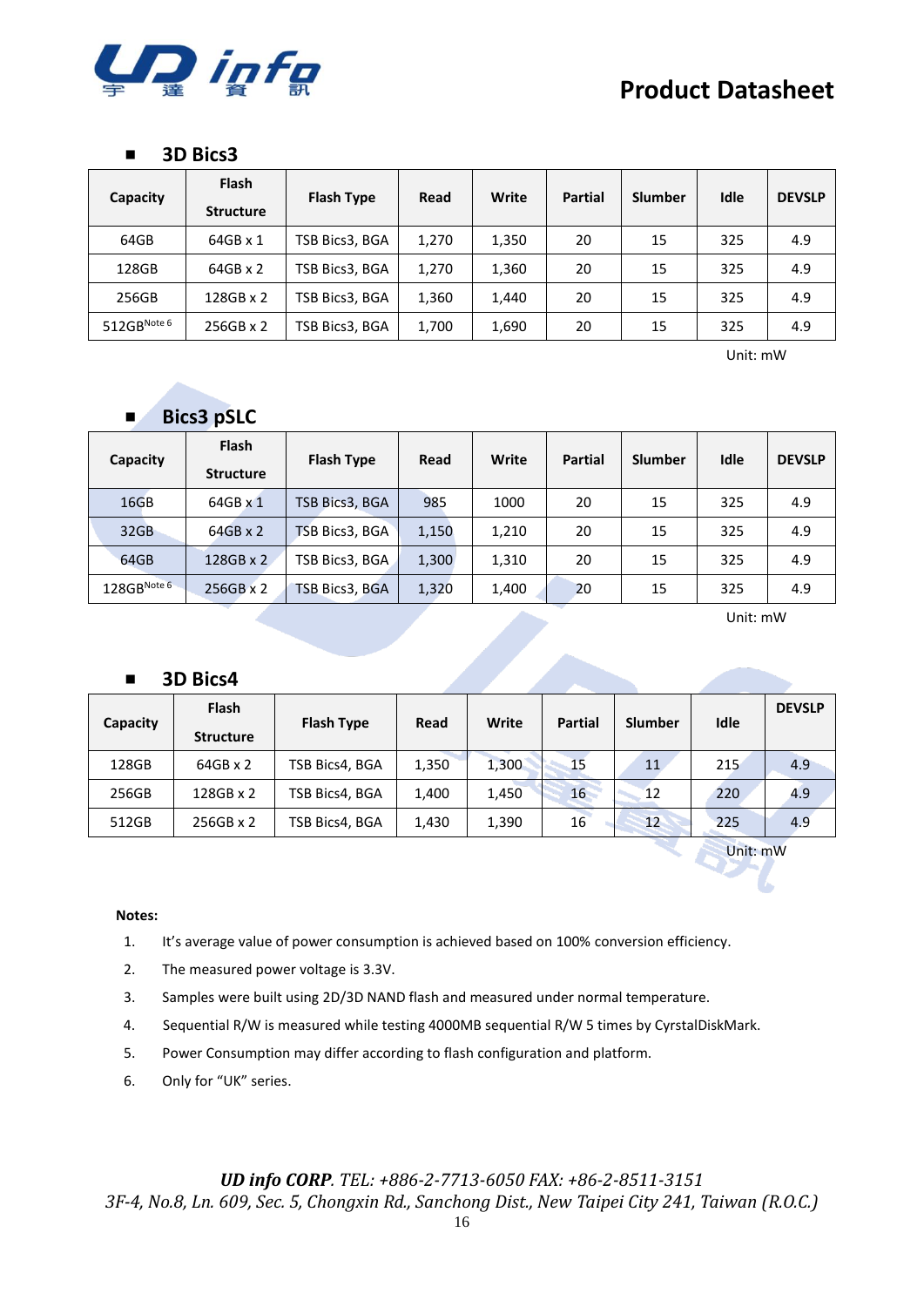



**EN** 

## <span id="page-16-1"></span><span id="page-16-0"></span>**5.1. Pin Assignment and Descriptions**



| Pin#            | <b>Segment</b> | Pin               |                          | <b>Description</b><br><b>Type</b>    |                 |
|-----------------|----------------|-------------------|--------------------------|--------------------------------------|-----------------|
|                 |                | <b>Definition</b> |                          |                                      | Sequence        |
| S <sub>1</sub>  | <b>SATA</b>    | SGND              | Signal GND               | Ground for signal integrity          | 1 <sup>st</sup> |
| <b>S2</b>       | <b>SATA</b>    | $A+$              | <b>SATA Differential</b> | Signal Pair A                        | 2 <sup>nd</sup> |
| S3              | <b>SATA</b>    | A-                | <b>SATA Differential</b> | Signal Pair A                        | 2 <sub>nd</sub> |
| <b>S4</b>       | <b>SATA</b>    | <b>SGND</b>       | <b>Signal GND</b>        | Ground for signal integrity          | 1 <sup>st</sup> |
| <b>S5</b>       | SATA           | <b>B-</b>         | <b>SATA Differential</b> | Signal Pair B                        | 2 <sup>nd</sup> |
| S6              | <b>SATA</b>    | $B+$              | <b>SATA Differential</b> | Signal Pair B                        | 2 <sup>nd</sup> |
| <b>S7</b>       | <b>SATA</b>    | <b>SGND</b>       | Signal GND               | Ground for signal integrity          | 1 <sup>st</sup> |
|                 | Key            |                   |                          |                                      |                 |
|                 | Key            |                   |                          |                                      |                 |
| PC1             | PWR/CTL        | CDI.              | Input                    | Card Detect In                       | 3 <sup>rd</sup> |
| PC <sub>2</sub> | PWR/CTL        | <b>PGND</b>       | Device GND               |                                      | 1 <sup>st</sup> |
| PC <sub>3</sub> | PWR/CTL        | <b>DEVSLP</b>     | <b>DEVSLP Card Input</b> | DevSleep Power State Enable          | 2 <sub>nd</sub> |
| PC4             | PWR/CTL        |                   |                          | Reserved                             | 2 <sub>nd</sub> |
| PC5             | PWR/CTL        |                   |                          | Reserved                             | 2 <sub>nd</sub> |
| PC <sub>6</sub> | PWR/CTL        |                   |                          | Reserved                             | 2 <sub>nd</sub> |
| PC7             | PWR/CTL        | <b>PGND</b>       | Device GND               |                                      | 1 <sup>st</sup> |
| PC8             | PWR/CTL        | LED1              | LED Output               | <b>LED Output</b>                    | 2 <sub>nd</sub> |
| PC <sub>9</sub> | PWR/CTL        | LED <sub>2</sub>  | LED Output               | LED Output                           | 2 <sup>nd</sup> |
| <b>PC10</b>     | PWR/CTL        |                   |                          | Reserved                             | 2 <sup>nd</sup> |
| <b>PC11</b>     | PWR/CTL        |                   |                          | Reserved                             | 2 <sub>nd</sub> |
| <b>PC12</b>     | PWR/CTL        | <b>IFDet</b>      | <b>GND</b>               | Card output, connect to PGND on card | 2 <sub>nd</sub> |
| <b>PC13</b>     | PWR/CTL        | <b>PWR</b>        | 3.3V                     | Device Power (3.3V)                  | 2 <sup>nd</sup> |
| <b>PC14</b>     | PWR/CTL        | <b>PWR</b>        | 3.3V                     | Device Power (3.3V)                  | 2 <sub>nd</sub> |
| <b>PC15</b>     | PWR/CTL        | <b>PGND</b>       | Device GND               | Device Ground                        | 1 <sup>st</sup> |
| <b>PC16</b>     | PWR/CTL        | PGND              | Device GND               | Device Ground                        | 1 <sup>st</sup> |
| <b>PC17</b>     | PWR/CTL        | CDO               | Output                   | Card Detect Out                      | 3 <sup>rd</sup> |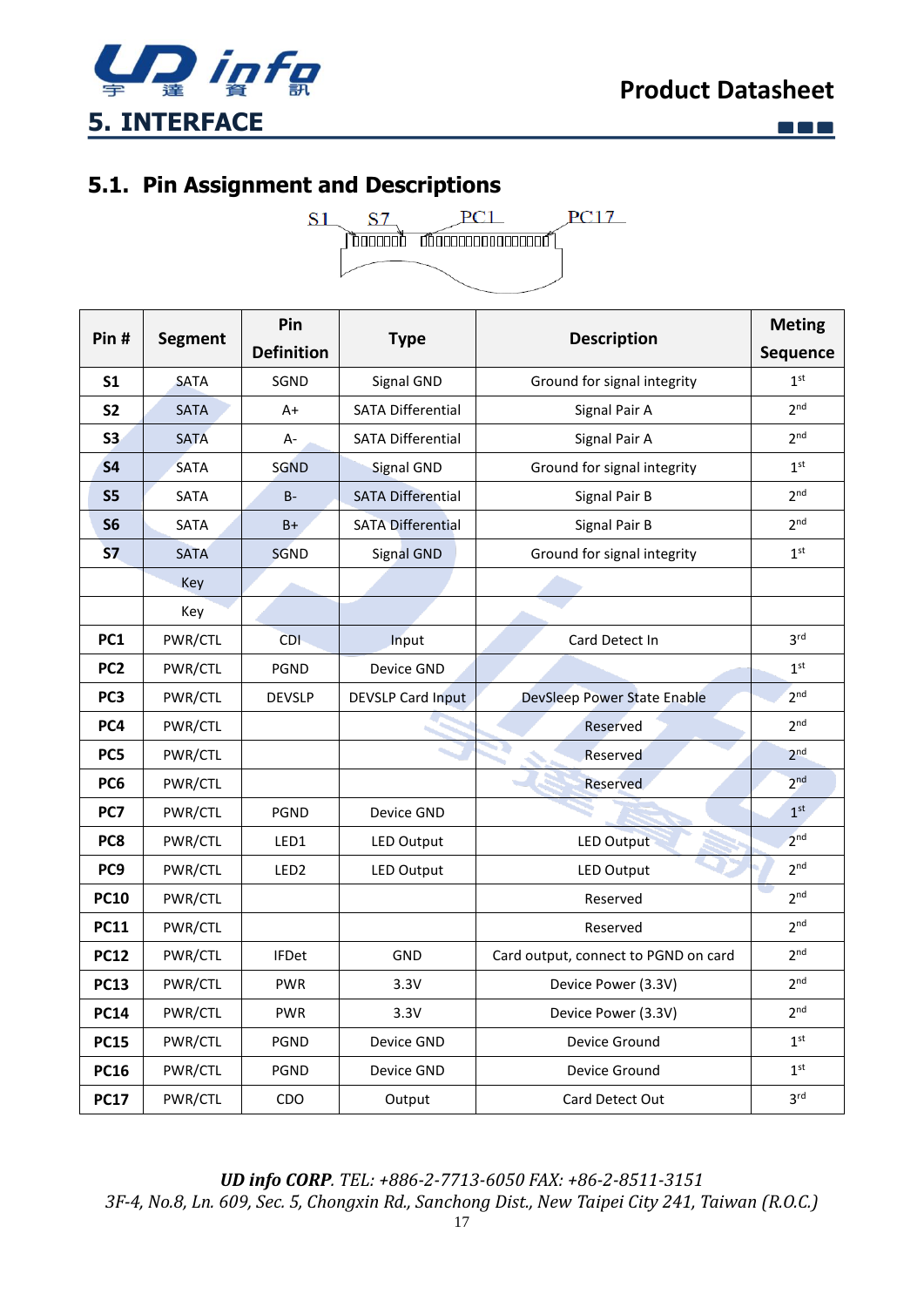

 $\square$   $\square$   $\square$ 

## <span id="page-17-1"></span><span id="page-17-0"></span>**6.1.ATA Command List**

| <b>Op-Code</b> |     | <b>Command Description</b>         |                  | Op-Code          | <b>Command Description</b>       |  |
|----------------|-----|------------------------------------|------------------|------------------|----------------------------------|--|
| 00h            |     | <b>NOP</b>                         | 60h              |                  | Read FPDMA Queued                |  |
| 06h            |     | Data Set Management                | 61h              |                  | Write FPDMA Queued               |  |
| 10h            |     | Recalibrate                        | 70h              |                  | Seek                             |  |
| 20h            |     | <b>Read Sectors</b>                | 90h              |                  | <b>Execute Device Diagnostic</b> |  |
| 21h            |     | Read Sectors without Retry         | 91h              |                  | Initialize Device Parameters     |  |
| 24h            |     | <b>Read Sectors EXT</b>            | 92h              |                  | Download Microcode               |  |
| 25h            |     | Read DMA EXT                       | 93h              |                  | Download Microcode DMA           |  |
| 27h            |     | <b>Read Native Max Address EXT</b> | <b>BOh</b>       |                  | SMART                            |  |
| 29h            |     | Read Multiple EXT                  | <b>BOh</b>       | D <sub>0</sub> h | <b>SMART READ DATA</b>           |  |
|                |     |                                    |                  |                  | SMART READ DATA ATTRIBUTE        |  |
| 2Fh            |     | Read Log EXT                       | B <sub>O</sub> h | D <sub>1</sub> h | THRESHOLD                        |  |
| 30h            |     | <b>Write Sectors</b>               | <b>BOh</b>       | D <sub>2</sub> h | SMART ENABLE/DISABLE ATTRIBUTE   |  |
|                |     |                                    |                  |                  | <b>AUTOSAVE</b>                  |  |
| 31h            |     | Write Sectors without Retry        | B <sub>Oh</sub>  | D <sub>3</sub> h | SMART SAVE ATTRIBUTE VALUES      |  |
| 34h            |     | <b>Write Sectors EXT</b>           | B <sub>O</sub> h | D <sub>4</sub> h | <b>SMART EXECUTE OFF-LINE</b>    |  |
|                |     |                                    |                  |                  | <b>IMMEDIATE</b>                 |  |
| 35h            |     | Write DMA EXT                      | <b>BOh</b>       | D <sub>5</sub> h | <b>SMART READ LOG</b>            |  |
| 37h            |     | Set Native Max Address EXT         | <b>BOh</b>       | D <sub>6</sub> h | <b>SMART WRITE LOG</b>           |  |
| 39h            |     | Write Multiple EXT                 | B <sub>O</sub> h | D <sub>8</sub> h | <b>SMART ENABLE OPERATIONS</b>   |  |
| 3Dh            |     | Write DMA FUA EXT                  | B <sub>O</sub> h | D9h              | <b>SMART DISABLE OPERATIONS</b>  |  |
| 3Fh            |     | Write Long EXT                     | B <sub>O</sub> h | <b>DAh</b>       | <b>SMART RETURN STATUS</b>       |  |
| 40h            |     | <b>Read Verify Sectors</b>         | <b>BOh</b>       | <b>DBh</b>       | SMART ENABLE/DISABLE             |  |
|                |     |                                    |                  |                  | <b>AUTOMATIC OFF-LINE</b>        |  |
| 41h            |     | Read Verify Sectors without Retry  | B1h              |                  | DEVICE CONFIGURATION OVERLAY     |  |
| 42h            |     | Read Verify Sectors EXT            | B1h              | COh              | DEVICE CONFIGURATION RESTORE     |  |
| 45h            |     | Write Uncorrectable EXT            | B1h              | C1h              | DEVICE CONFIGURATION FREEZE      |  |
|                |     |                                    |                  |                  | LOCK                             |  |
| 47h            |     | Read Log DMA EXT                   | B1h              | C2h              | DEVICE CONFIGURATION IDENTIFY    |  |
| 57h            |     | Write Log DMA EXT                  | B1h              | C <sub>3</sub> h | DEVICE CONFIGURATION SET         |  |
| B1h            | C4h | DEVICE CONFIGURATION IDENTIFY DMA  | ECh              |                  | <b>Identify Device</b>           |  |
| B1h            | C5h | DEVICE CONFIGURATION SET DMA       | EFh              |                  | Set Features                     |  |
| C4h            |     | <b>Read Multiple</b>               | EFh              | 02h              | Enable 8-bit PIO transfer mode   |  |

*UD info CORP. TEL: +886-2-7713-6050 FAX: +86-2-8511-3151*

*3F-4, No.8, Ln. 609, Sec. 5, Chongxin Rd., Sanchong Dist., New Taipei City 241, Taiwan (R.O.C.)*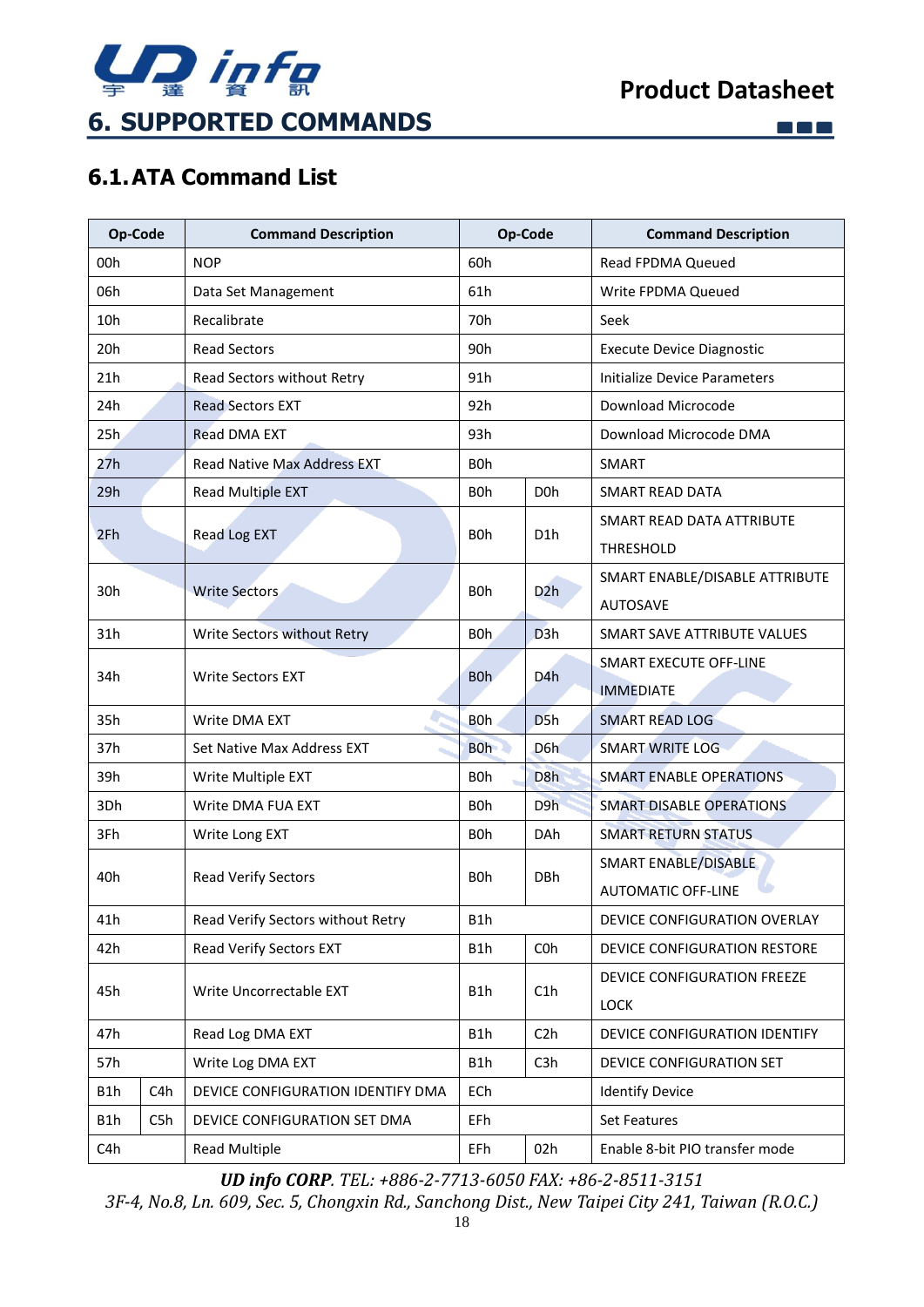

| Op-Code          |            | <b>Command Description</b>            | Op-Code         |                 |     | <b>Command Description</b>                                           |
|------------------|------------|---------------------------------------|-----------------|-----------------|-----|----------------------------------------------------------------------|
| C5h              |            | Write Multiple                        | EFh             | 03h             |     | Set transfer mode based on value in<br>Count field                   |
| C6h              |            | Set Multiple Mode                     | EFh             | 05h             |     | Enable advanced power<br>management                                  |
| C8h              |            | Read DMA                              | <b>EFh</b>      | 10h             |     | Enable use of Serial ATA feature                                     |
| C9h              |            | Read DMA without Retry                | EFh             | 10h             | 02h | Enable DMA Setup FIS Auto-Activate<br>optimization                   |
| CAh              |            | Write DMA                             | EFh             | 10 <sub>h</sub> | 03h | Enable Device-initiated interface<br>power state (DIPM) transitions  |
| CBh              |            | Write DMA without Retry               | EFh             | 10h             | 06h | <b>Enable Software Settings</b><br>Preservation (SSP)                |
| <b>CEh</b>       |            | Write Multiple FUA EXT                | EFh             | 10 <sub>h</sub> | 07h | Enable Device Automatic Partial to<br>Slumber transitions            |
| E <sub>O</sub> h |            | <b>Standby Immediate</b>              | <b>EFh</b>      | 10h<br>09h      |     | <b>Enable Device Sleep</b>                                           |
| E1h              |            | <b>Idle Immediate</b>                 | EFh             | 55h             |     | Disable read look-ahead feature                                      |
| E <sub>2</sub> h |            | Standby                               | EFh             | 66h             |     | Disable reverting to power-on<br>defaults                            |
| E3h              |            | Idle                                  | EFh             | 82h             |     | Disable write cache                                                  |
| E4h              |            | Read Buffer                           | EF <sub>h</sub> | 85h             |     | Disable advanced power<br>management                                 |
| E5h              |            | <b>Check Power Mode</b>               | EFh             | 90h             |     | Disable use of Serial ATA feature set                                |
| E6h              |            | Sleep                                 | EFh             | 90h             | 02h | Disable DMA Setup FIS Auto-Activate<br>optimization                  |
| E7h              |            | Flush Cache                           | EFh             | 90h             | 03h | Disable Device-initiated interface<br>power state (DIPM) transitions |
| E8h              |            | Write Buffer                          | EFh             | 90h             | 06h | <b>Disable Software Settings</b><br>Preservation (SSP)               |
| E9h              |            | Read Buffer DMA                       | EFh             | 90h             | 07h | Disable Device Automatic Partial to<br>Slumber transitions           |
| EAh              |            | Flush Cache EXT                       |                 | 90h             | 09h | Disable Device Sleep                                                 |
| EBh              |            | Write Buffer DMA                      | EFh             | AAh             |     | Enable read look-ahead feature                                       |
| EFh              | <b>CCh</b> | Enable reverting to power-on defaults | F4h             |                 |     | Security Erase Unit                                                  |
| F1h              |            | Security Set Password                 | F5h             |                 |     | Security Freeze Lock                                                 |
| F <sub>2</sub> h |            | <b>Security Unlock</b>                | F6h             |                 |     | Security Disable Password                                            |
| F3h              |            | <b>Security Erase Prepare</b>         | F8h             |                 |     | Read Native Max Address                                              |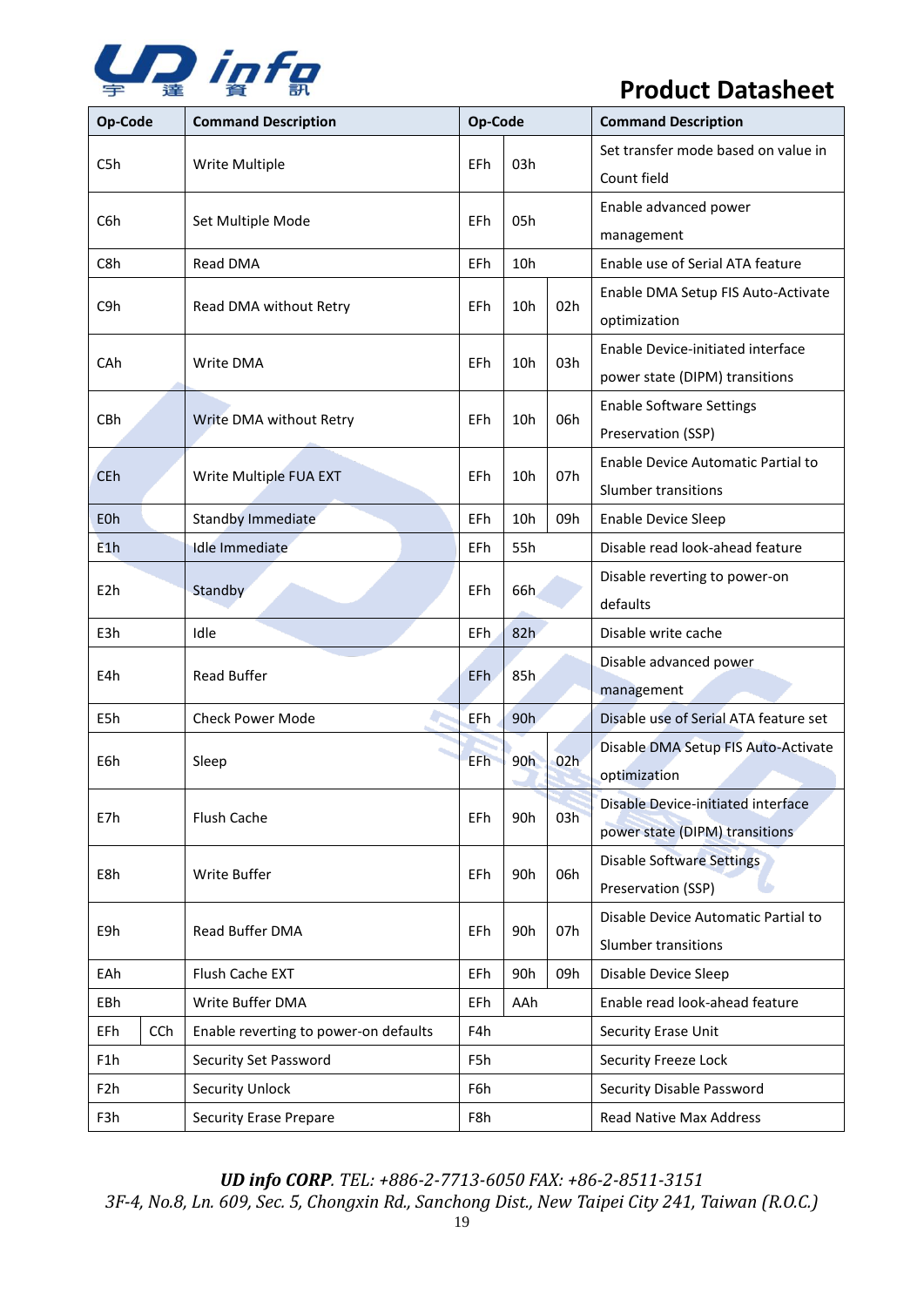

## <span id="page-19-0"></span>**6.2.Identify Device Data**

The following table details the sector data returned by the IDENTIFY DEVICE command.

|                | <b>F: Fixed</b><br>V: Variable |                      |                                                             |
|----------------|--------------------------------|----------------------|-------------------------------------------------------------|
| <b>Word</b>    | Х:                             | <b>Default Value</b> | <b>Description</b>                                          |
|                | retired/obsolete               |                      |                                                             |
|                | /reserved                      |                      |                                                             |
| $\mathbf 0$    | F                              | 0040h                | General configuration bit-significant information           |
| $\mathbf{1}$   | X                              | $^*1$                | Obsolete - Number of logical cylinders                      |
| $\overline{2}$ | F,                             | C837h                | Specific configuration                                      |
| 3              | X                              | 0010h                | Obsolete - Number of logical heads (16)                     |
| $4 - 5$        | X                              | 00000000h            | Retired                                                     |
| 6              | Χ                              | 003Fh                | Obsolete - Number of logical sectors per logical track (63) |
| $7 - 8$        | Χ                              | 00000000h            | Reserved for assignment by the Compact Flash Association    |
| 9              | $\mathsf{\chi}$                | 0000h                | Retired                                                     |
| $10 - 19$      | $\mathsf{V}$                   | Varies               | Serial number (20 ASCII characters)                         |
| $20 - 21$      | $X -$                          | 0000h                | Retired                                                     |
| 22             | X                              | 0000h                | Obsolete                                                    |
| $23 - 26$      | V                              | <b>Varies</b>        | Firmware revision (8 ASCII characters)                      |
| $27 - 46$      | V                              | Varies               | Model number (xxxxxxxx)                                     |
| 47             | F                              | 8010h                | 7:0- Maximum number of sectors transferred per interrupt on |
|                |                                |                      | <b>MULTIPLE commands</b>                                    |
| 48             | F                              | 4000h                | Reserved                                                    |
| 49             | F                              | 2F00h                | Capabilities                                                |
| 50             | F                              | 4000h                | Capabilities                                                |
| $51 - 52$      | Χ                              | 000000000h           | Obsolete                                                    |
| 53             | F                              | 0007h                | Words 88 and 70:64 valid                                    |
| 54             | X                              | $*_{1}$              | Obsolete - Number of logical cylinders                      |
| 55             | X                              | 0010h                | Obsolete - Number of logical heads (16)                     |
| 56             | X                              | 003Fh                | Obsolete - Number of logical sectors per track (63)         |
| 57-58          | X                              | $*2$                 | Obsolete - Current capacity in sectors                      |
| 59             | $\mathsf F$                    | 0110h                | Number of sectors transferred per interrupt on MULTIPLE     |
|                |                                |                      | commands                                                    |
| 60-61          | V                              | *3                   | Maximum number of sector (28bit LBA mode)                   |
| 62             | X                              | 0000h                | Obsolete                                                    |
| 63             | F                              | 0407h                | Multi-word DMA modes supported/selected                     |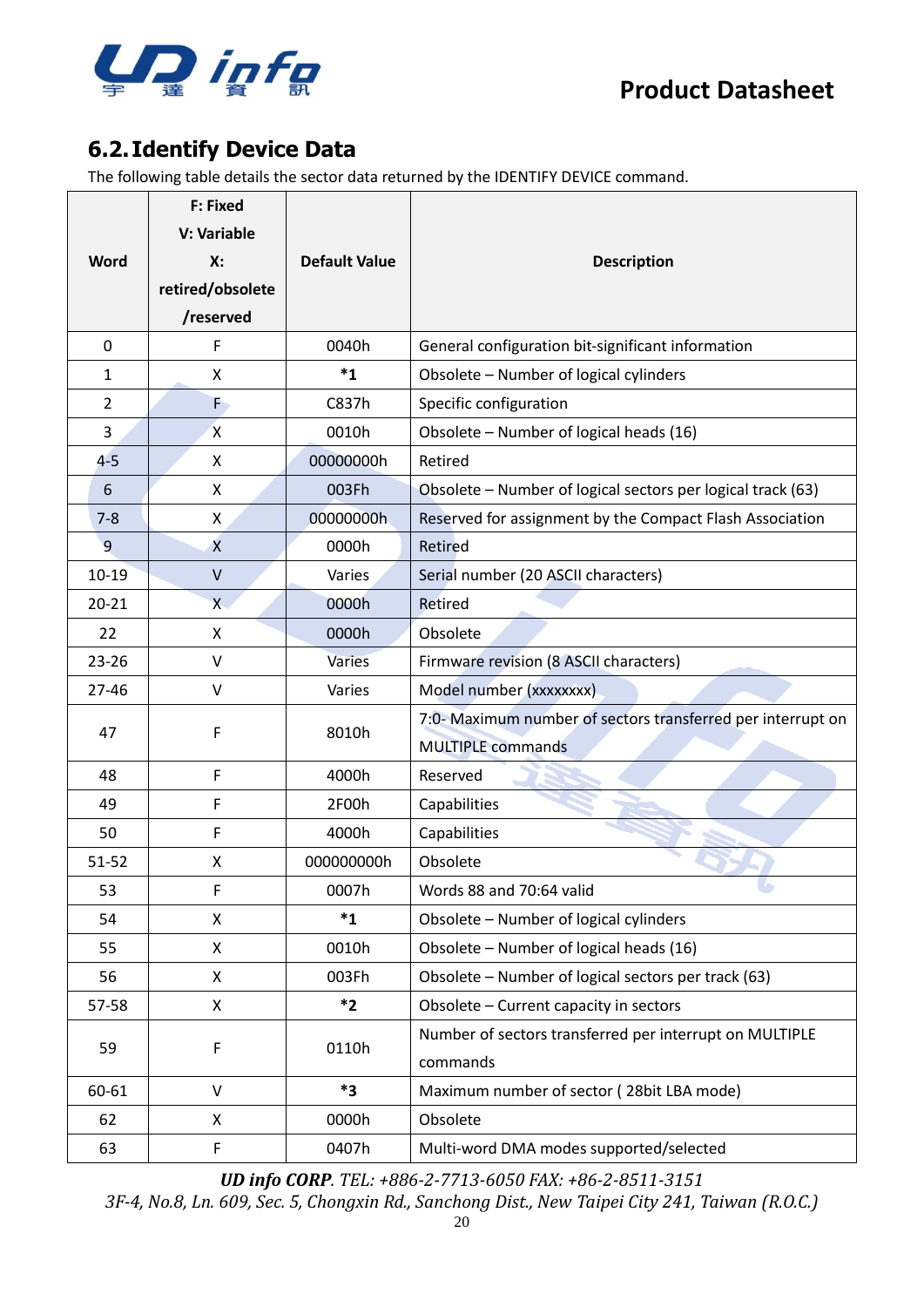

٦

|             | F: Fixed         |                      |                                                                                                                             |
|-------------|------------------|----------------------|-----------------------------------------------------------------------------------------------------------------------------|
|             | V: Variable      |                      |                                                                                                                             |
| <b>Word</b> | Х:               | <b>Default Value</b> | <b>Description</b>                                                                                                          |
|             | retired/obsolete |                      |                                                                                                                             |
|             | /reserved        |                      |                                                                                                                             |
| 64          | F                | 0003h                | PIO modes supported                                                                                                         |
| 65          | F                | 0078h                | Minimum Multiword DMA transfer cycle time per word                                                                          |
| 66          | F                | 0078h                | Manufacturer's recommended Multiword DMA transfer cycle<br>time                                                             |
| 67          | F                | 0078h                | Minimum PIO transfer cycle time without flow control                                                                        |
| 68          | F)               | 0078h                | Minimum PIO transfer cycle time with IORDY flow control                                                                     |
| 69          | F                | 1F00h                | <b>Additional Supported</b>                                                                                                 |
| 70          | X                | 0000h                | Reserved                                                                                                                    |
| 71-74       |                  | 000000000000         | Reserved for the IDENTIFY PACKET DEVICE command                                                                             |
|             | X<br>0000h       |                      |                                                                                                                             |
| 75          | F                | 001Fh                | Queue depth                                                                                                                 |
| 76          | F                | 850Eh                | Serial SATA capabilities                                                                                                    |
| 77          | F.               | 0006h                | Supported Serial ATA Phy speed                                                                                              |
| 78          | F                | 004Ch                | Serial ATA features supported                                                                                               |
| 79          | F                | 0040H                | Serial ATA features enabled                                                                                                 |
| 80          | F                | OFF8h                | <b>Major Version Number</b>                                                                                                 |
| 81          | F                | 0000h                | <b>Minor Version Number</b>                                                                                                 |
| 82          | F                | 746Bh                | Command set supported                                                                                                       |
| 83          | F                | 7D01h                | Command set supported                                                                                                       |
| 84          | F                | 4163h                | Command set/feature supported extension                                                                                     |
| 85          | F                | 7469h                | Command set/feature supported or enabled                                                                                    |
| 86          | F                | BC01h                | Command set/feature supported or enabled                                                                                    |
| 87          | F                | 4163h                | Command set/feature supported or enabled                                                                                    |
| 88          | F                | 007Fh                | <b>Ultra DMA Modes</b>                                                                                                      |
| 89          | F                | 000Ah                | Time required for Normal Erase mode SECURITY ERASE UNIT                                                                     |
|             |                  |                      | command                                                                                                                     |
| 90          | F                | 001Eh                | Time required for an Enhanced Erase mode SECURITY ERASE                                                                     |
|             |                  |                      | <b>UNIT command</b>                                                                                                         |
| 91          | F                | 0000h                | Current advanced power management value                                                                                     |
| 92          | F                | FFFEh                | <b>Master Password Revision Code</b>                                                                                        |
| 93          | F                | 0000h                | Hardware reset result. The contents of the bits (12:0) of this<br>word can be changed only during the execution of hardware |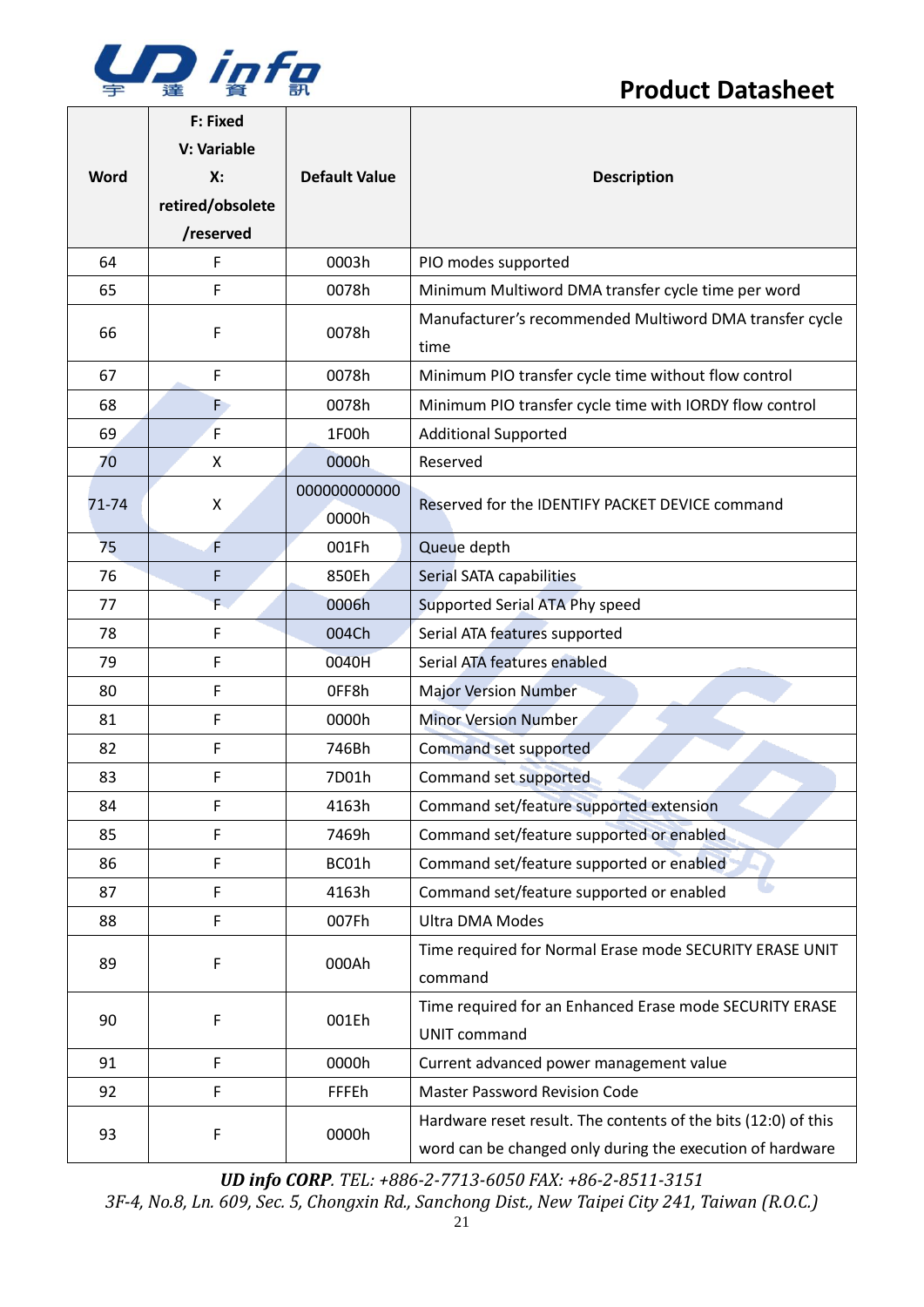

|                                                                               |                    |                       | reset.                                                               |  |  |
|-------------------------------------------------------------------------------|--------------------|-----------------------|----------------------------------------------------------------------|--|--|
| F: Fixed<br>V: Variable<br><b>Word</b><br>Х:<br>retired/obsolete<br>/reserved |                    | <b>Default Value</b>  | <b>Description</b>                                                   |  |  |
| 94                                                                            | X                  | 0000h                 | Vendor's recommended and actual acoustic management<br>value         |  |  |
| 95                                                                            | F                  | 0000h                 | <b>Stream Minimum Request Size</b>                                   |  |  |
| 96                                                                            | F                  | 0000h                 | Streaming Transfer Time - DMA                                        |  |  |
| 97                                                                            | F)                 | 0000h                 | Streaming Access Latency - DMA and PIO                               |  |  |
| 98-99                                                                         | F                  | 0000h                 | <b>Streaming Performance Granularity</b>                             |  |  |
| 100-103                                                                       | $\vee$             | $*4$                  | Maximum user LBA for 48 bit Address feature set                      |  |  |
| 104                                                                           | F                  | 0000h                 | Streaming Transfer Time - PIO                                        |  |  |
| 105                                                                           | F                  | 0008h                 | Maximum number of 512-byte blocks per DATA SET<br>MANAGEMENT command |  |  |
| 106                                                                           | F                  | 4000h                 | Physical sector size/Logical sector size                             |  |  |
| 107                                                                           | F.                 | 0000h                 | Inter-seek delay for ISO-7779 acoustic testing in microseconds       |  |  |
| 108-111                                                                       | F                  | Varies                | Reserved                                                             |  |  |
| X<br>112-115                                                                  |                    | 000000000000<br>0000h | Reserved                                                             |  |  |
| 116                                                                           | $\pmb{\mathsf{X}}$ | 0000h                 | Reserved                                                             |  |  |
| 117-118                                                                       | F<br>00000000h     |                       | Words per logical Sector                                             |  |  |
| F<br>119                                                                      |                    | 401Ch                 | <b>Supported settings</b>                                            |  |  |
| 120                                                                           | 401Ch<br>F         |                       | Command set/Feature Enabled/Supported                                |  |  |
| 121-126                                                                       | X                  |                       | Reserved                                                             |  |  |
| 127                                                                           | X                  | 0h                    | Obsolete                                                             |  |  |
| 128                                                                           | F                  | 0021h                 | Security status                                                      |  |  |
| 129-159                                                                       | V                  | Varies                | Vendor specific                                                      |  |  |
| 160                                                                           | X                  | 0h                    | Compact Flash Association (CFA) power mode 1                         |  |  |
| 161-167                                                                       | X                  | 0h                    | Reserved for assignment by the CFA                                   |  |  |
| 168                                                                           | $\vee$<br>Varies   |                       | Device Nominal Form Factor                                           |  |  |
| 169                                                                           | F<br>0001h         |                       | DATA SET MANAGEMENT command is supported                             |  |  |
| 170-173                                                                       | F                  | 0h                    | <b>Additional Product Identifier</b>                                 |  |  |
| 174-175                                                                       | X                  | 0h                    | Reserve                                                              |  |  |
| 176-205                                                                       | F                  | 0h                    | Current media serial number                                          |  |  |
| 206                                                                           | F<br>0039h         |                       | <b>SCT Command Transport(</b>                                        |  |  |

*UD info CORP. TEL: +886-2-7713-6050 FAX: +86-2-8511-3151*

*3F-4, No.8, Ln. 609, Sec. 5, Chongxin Rd., Sanchong Dist., New Taipei City 241, Taiwan (R.O.C.)*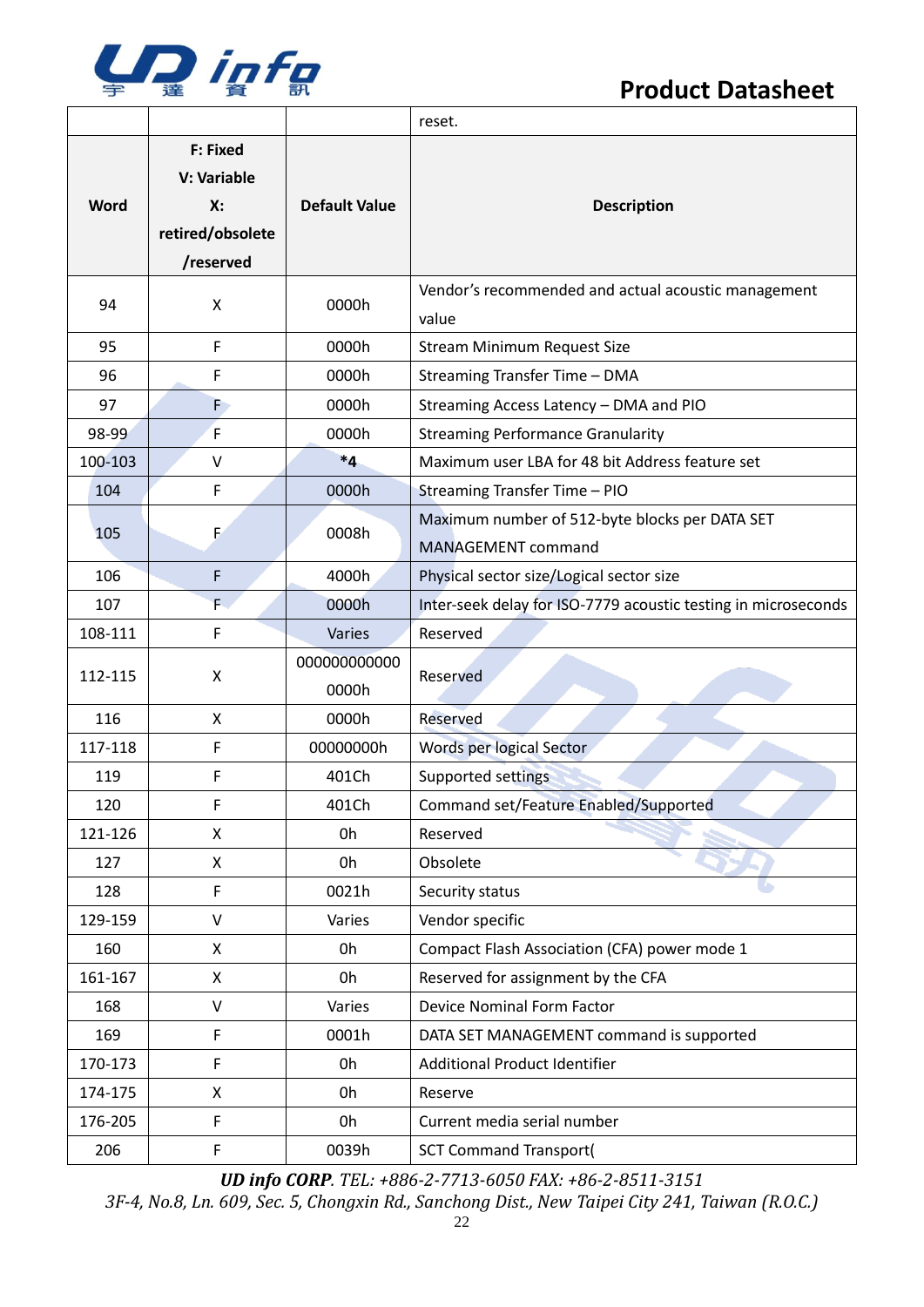

٦

| <b>Word</b>  | F: Fixed<br>V: Variable<br>$X$ :<br>retired/obsolete<br>/reserved | <b>Default Value</b>    | <b>Description</b>                                  |  |  |
|--------------|-------------------------------------------------------------------|-------------------------|-----------------------------------------------------|--|--|
| 207-208      | X                                                                 | 0h                      | Reserved                                            |  |  |
| 209          | F                                                                 | 4000h                   | Alignment of logical blocks within a physical block |  |  |
| 210-211      | F                                                                 | 0000h                   | Write-Read-Verify Sector Count Mode 3 (not support) |  |  |
| 212-213      | F                                                                 | 0000h                   | Write-Read-Verify Sector Count Mode 2 (not support) |  |  |
| 214-216      | X                                                                 | 0000h                   | NV Cache relate (not support)                       |  |  |
| 217          | F                                                                 | 0001h                   | Non-rotating media device                           |  |  |
| 218          | $\mathsf{x}$                                                      | 0h                      | Reserved                                            |  |  |
| 219          | X                                                                 | Oh                      | NV Cache relate (not support)                       |  |  |
| 220          | $\sf V$                                                           | 0h                      | Write read verify feature set current mode          |  |  |
| 221          | $\pmb{\mathsf{X}}$                                                | 0h                      | Reserved                                            |  |  |
| 222          | F                                                                 | 10FFh                   | Transport major version number                      |  |  |
| 223          | F                                                                 | 0h                      | Transport minor version number                      |  |  |
| 224-229      | $\overline{X}$                                                    | Oh                      | reserved                                            |  |  |
| 230-233<br>F |                                                                   | 0h                      | Extend number of user addressable sectors           |  |  |
| 234          | F                                                                 | 0001h                   | Minimum number of 512-byte data blocks per DOWNLOAD |  |  |
|              |                                                                   |                         | MICROCODE command for mode 03h                      |  |  |
| 235          | F                                                                 | FFFEh                   | Maximum number of 512-byte data blocks per DOWNLOAD |  |  |
|              |                                                                   |                         | MICROCODE command for mode 03h                      |  |  |
| 236-242      | X                                                                 | 0h                      | Reserved                                            |  |  |
| 243          | $\pmb{\mathsf{X}}$                                                | 0000h                   | Reserved                                            |  |  |
| 244-254      | X                                                                 | 0h                      | Reserved                                            |  |  |
| 255          | F                                                                 | XXA5h<br>XX is variable | Integrity word (Checksum and Signature)             |  |  |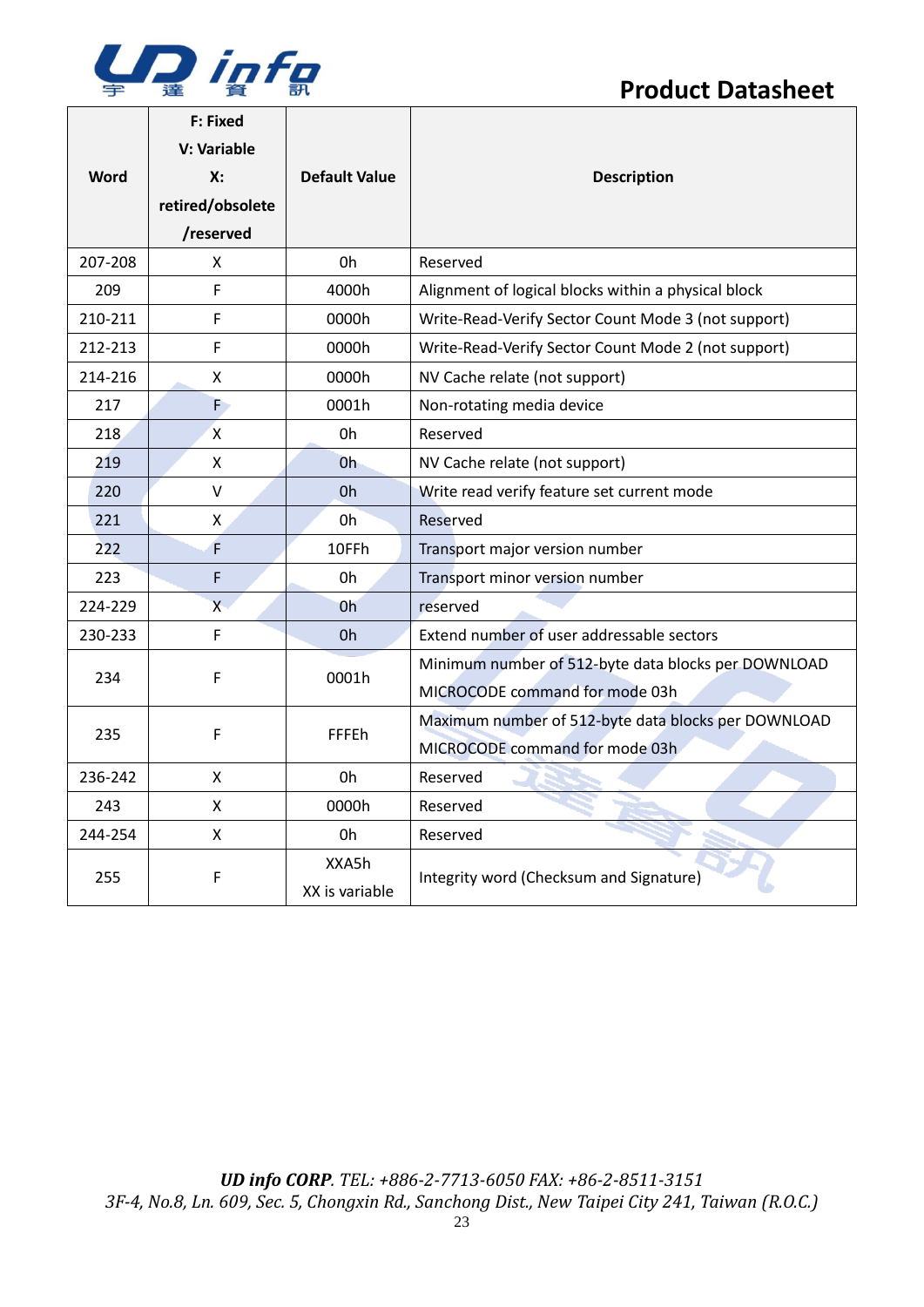



#### ◼ **List of Device Identification for Each Capacity**

| Capacity | $*_{1}$          | $*_{2}$      | $*_{3}$           | $*_{4}$                                                                            |  |  |
|----------|------------------|--------------|-------------------|------------------------------------------------------------------------------------|--|--|
| (GB)     | (Word 1/Word 54) | (Word 57-58) | (Word 60-61)      | (Word 100-103)                                                                     |  |  |
| 8        | 3CA5h            | EEC9B0h      | EEC9B0h           | EEC9B0h<br>1DD40B0h<br>37E90F0h                                                    |  |  |
| 16       | 3FFFh            | FBFC10h      | 1DD40B0h          |                                                                                    |  |  |
| 30       | 3FFFh            | FBFC10h      | 37E90F0h          |                                                                                    |  |  |
| 32       | 3FFFh            | FBFC10h      | 3BA2EB0h          | 3BA2EB0h                                                                           |  |  |
| 60       | 3FFFh            | FBFC10h      | 6FCCF30h          | 6FCCF30h<br>7740AB0h<br>DF94BB0h<br>EE7C2B0h<br>1BF244B0h<br>1DCF32B0h<br>37E436B0 |  |  |
| 64       | 3FFFh            | FBFC10h      | 7740AB0h          |                                                                                    |  |  |
| 120      | 3FFFh            | FBFC10h      | DF94BB0h          |                                                                                    |  |  |
| 128      | 3FFFh            | FBFC10h      | EE7C2B0h          |                                                                                    |  |  |
| 240      | 3FFFh            | FBFC10h      | <b>OFFFFFFFFh</b> |                                                                                    |  |  |
| 256      | 3FFFh            | FBFC10h      | OFFFFFFFh         |                                                                                    |  |  |
| 480      | 3FFFh            | FBFC10h      | <b>OFFFFFFFFh</b> |                                                                                    |  |  |
| 512      | 3FFFh            | FBFC10h      | <b>OFFFFFFFFh</b> | 3B9E12B0h                                                                          |  |  |

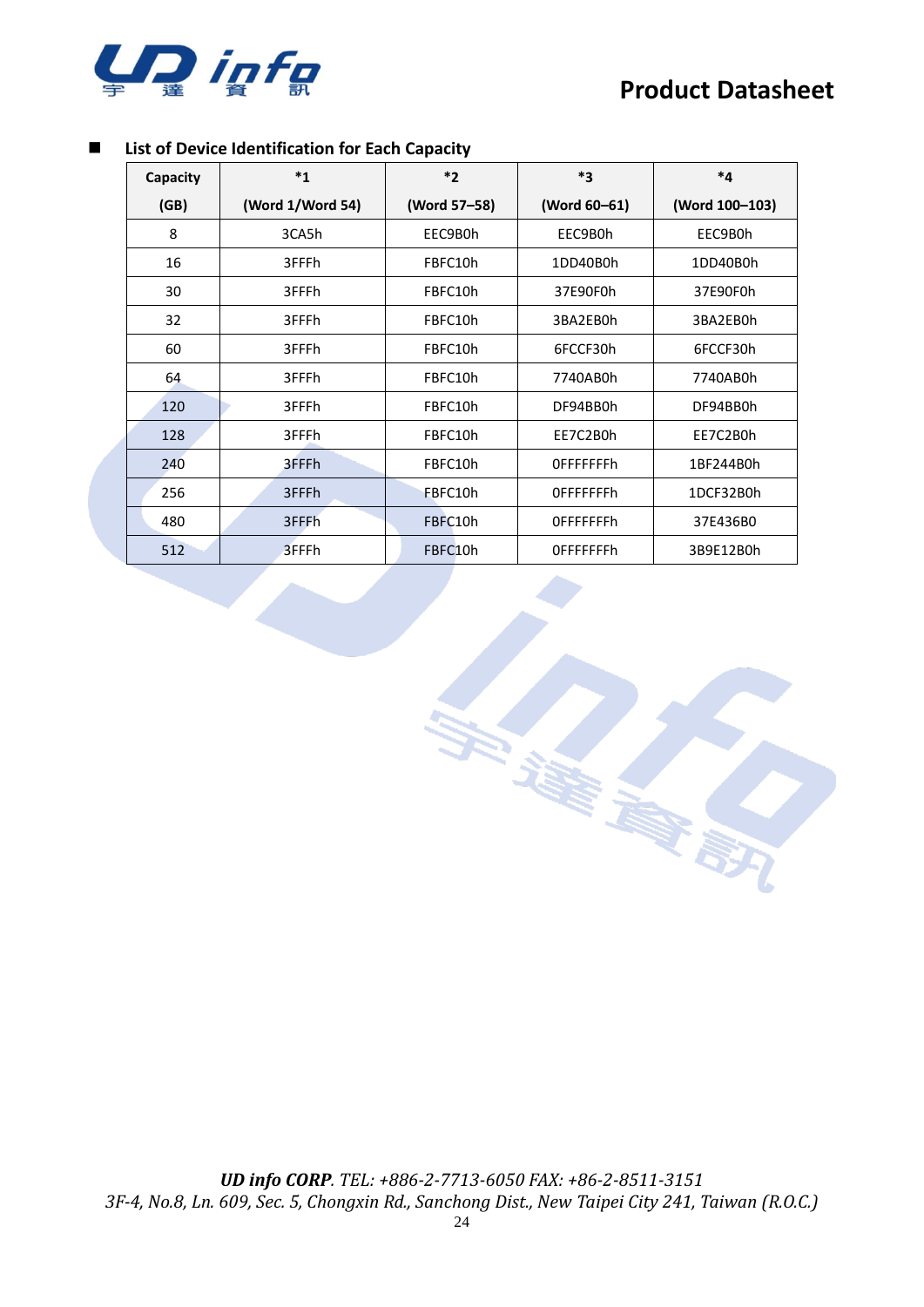

 $\Box$   $\Box$ 

#### <span id="page-24-0"></span>**CFastTM Type I: 36.4mm (L) x 42.8mm (W) x 3.3mm (H)**

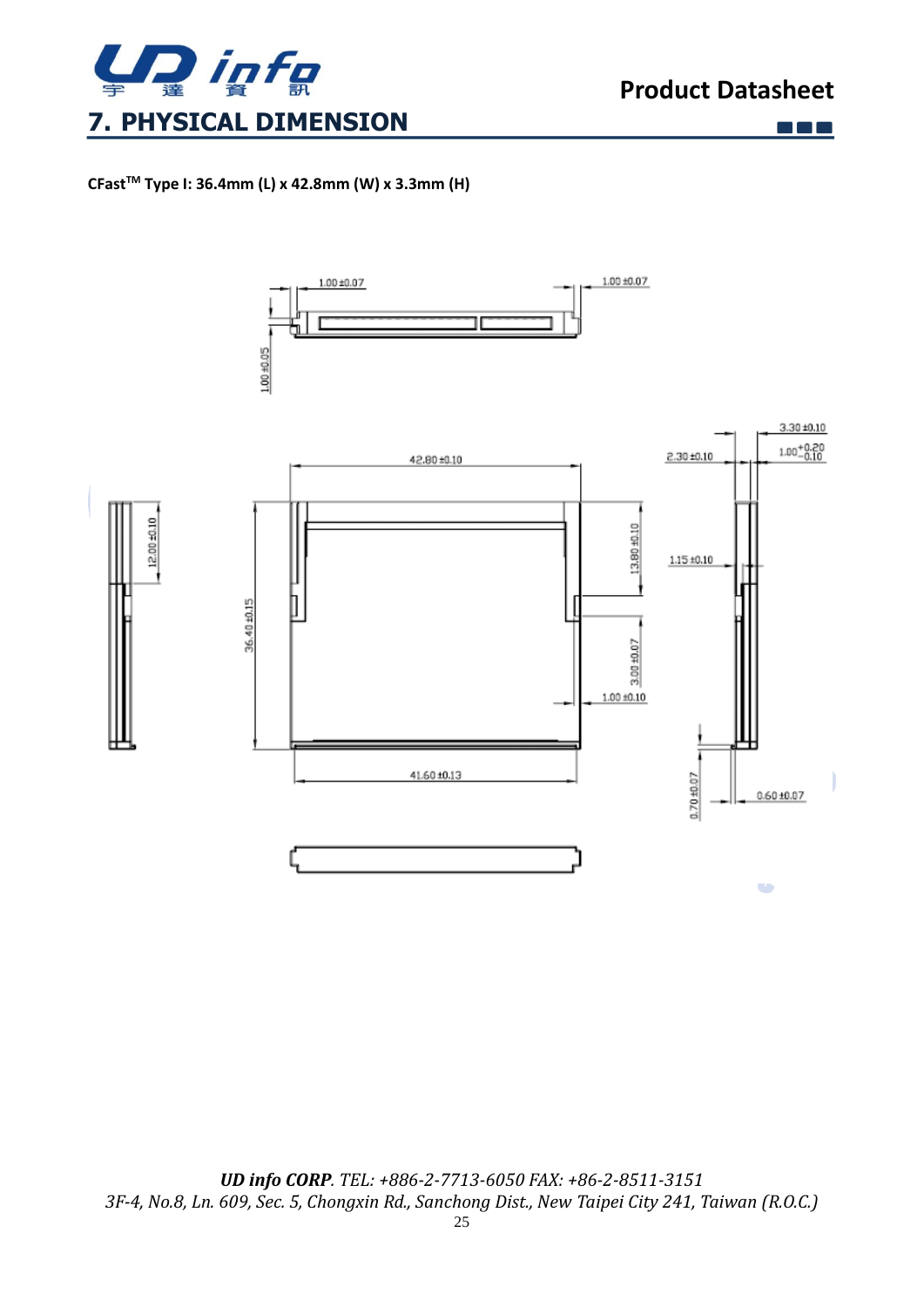

 $\Box$   $\Box$   $\Box$ 

n in h

<span id="page-25-0"></span>The following table is to list out the acronyms that have been applied throughout the document.

| <b>Term</b>                                                      | <b>Definitions</b>                           |  |  |
|------------------------------------------------------------------|----------------------------------------------|--|--|
| <b>ATTO</b>                                                      | Commercial performance benchmark application |  |  |
| <b>DEVSLP</b>                                                    | Device Sleep Mode                            |  |  |
| <b>DIPM</b>                                                      | Device initiated power management            |  |  |
| <b>HIPM</b>                                                      | Host initiated power management              |  |  |
| <b>LBA</b>                                                       | Logical block addressing                     |  |  |
| <b>MB</b>                                                        | Mega-byte                                    |  |  |
| <b>MTBF</b>                                                      | Mean time between failures                   |  |  |
| <b>NCQ</b>                                                       | Native command queue                         |  |  |
| <b>SATA</b><br>Serial advanced technology attachment             |                                              |  |  |
| Synchronous dynamic access memory<br><b>SDR</b>                  |                                              |  |  |
| S.M.A.R.T.<br>Self-monitoring, analysis and reporting technology |                                              |  |  |
| <b>SSD</b>                                                       | Solid state disk                             |  |  |

## <span id="page-25-1"></span>**9. BARCODE DESCRIPTION**